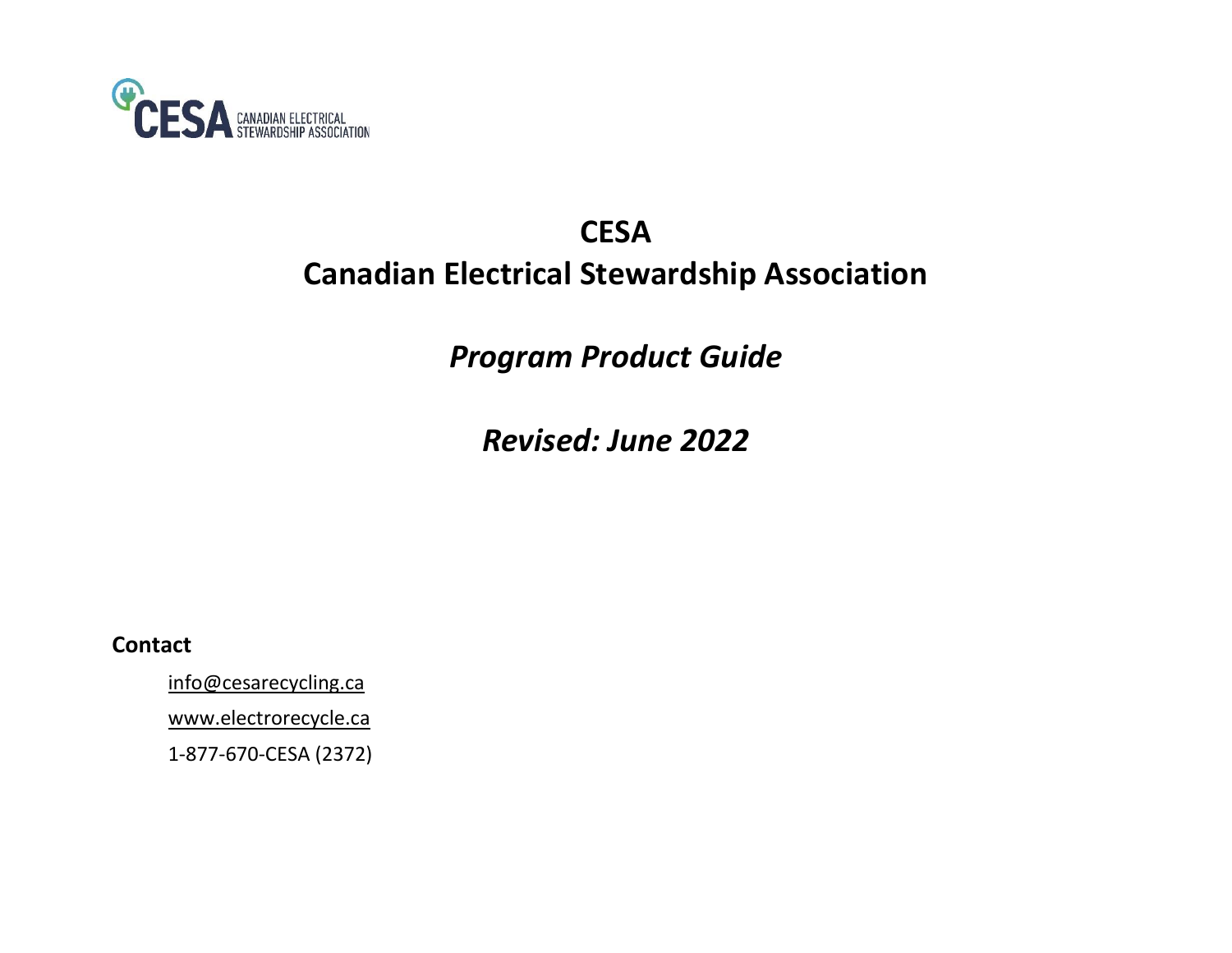## **CESA Program Product List**

The following document provides a list of product categories and examples of products captured by the CESA small appliance recycling program. The program began with categories 1-11 on October 1, 2011 and expanded to include categories 12-17 on July 1, 2012. For details on the CESA program, please refer to [www.electrorecycle.ca.](http://www.electrorecycle.ca/) Environmentally Handling Fees (EHFs) for each product category can be found in the summary table below, as well as throughout the product list. Please email [info@cesarecycling.ca](mailto:info@cesarecycling.ca) for any further questions or comments.

| <b>Product Category</b>                                                                               | <b>EHF Per Unit</b><br><b>October 1, 2018</b> |      |
|-------------------------------------------------------------------------------------------------------|-----------------------------------------------|------|
| Kitchen Countertop - Motorized Appliances<br>1.                                                       | \$                                            | 0.50 |
| Kitchen Countertop - Heating Appliances<br>2.                                                         | \$                                            | 0.80 |
| Kitchen Countertop - Heating Appliances (coffee/tea)<br>3.                                            | \$                                            | 0.70 |
| Microwave Ovens<br>4.<br>[previously Microwaves (large) and Microwaves (small) categories]            | \$                                            | 5.00 |
| Time Measurement & Display Devices<br>5.                                                              | \$                                            | 0.20 |
| Weight Measurement<br>6.                                                                              | \$                                            | 0.30 |
| <b>Garment Care Appliances</b><br>7.                                                                  | \$                                            | 0.60 |
| 8. Air Treatment Appliances<br>[previously Air Treatment Appliances, Desk & Tabletop Fans categories] | \$                                            | 0.95 |
| 9. Personal Care Appliances                                                                           | \$                                            | 0.25 |
| 10. Full-size Floor Cleaning Appliances                                                               | \$                                            | 2.50 |
| 11. Smaller Floor/Surface Cleaning Appliances                                                         | \$                                            | 0.50 |
| 12. Test and Measurement Tools                                                                        | \$                                            | 0.35 |
| 13. Hand-held Power Tools                                                                             | \$                                            | 0.55 |
| 14. Bench-top, Demolition, Free-Standing Power Tools                                                  | \$                                            | 1.20 |
| 15. Sewing / Textile Machines                                                                         | \$                                            | 2.75 |
| 16. Exercise Machines                                                                                 | \$                                            | 1.85 |
| 17. Sports, Leisure, Arts, Crafts, Hobby Devices                                                      | \$                                            | 0.75 |
| 18. Designated Very Small Items<br>[previously Part 1 & 2 Designated Very Small Items categories]     | \$                                            | 0.20 |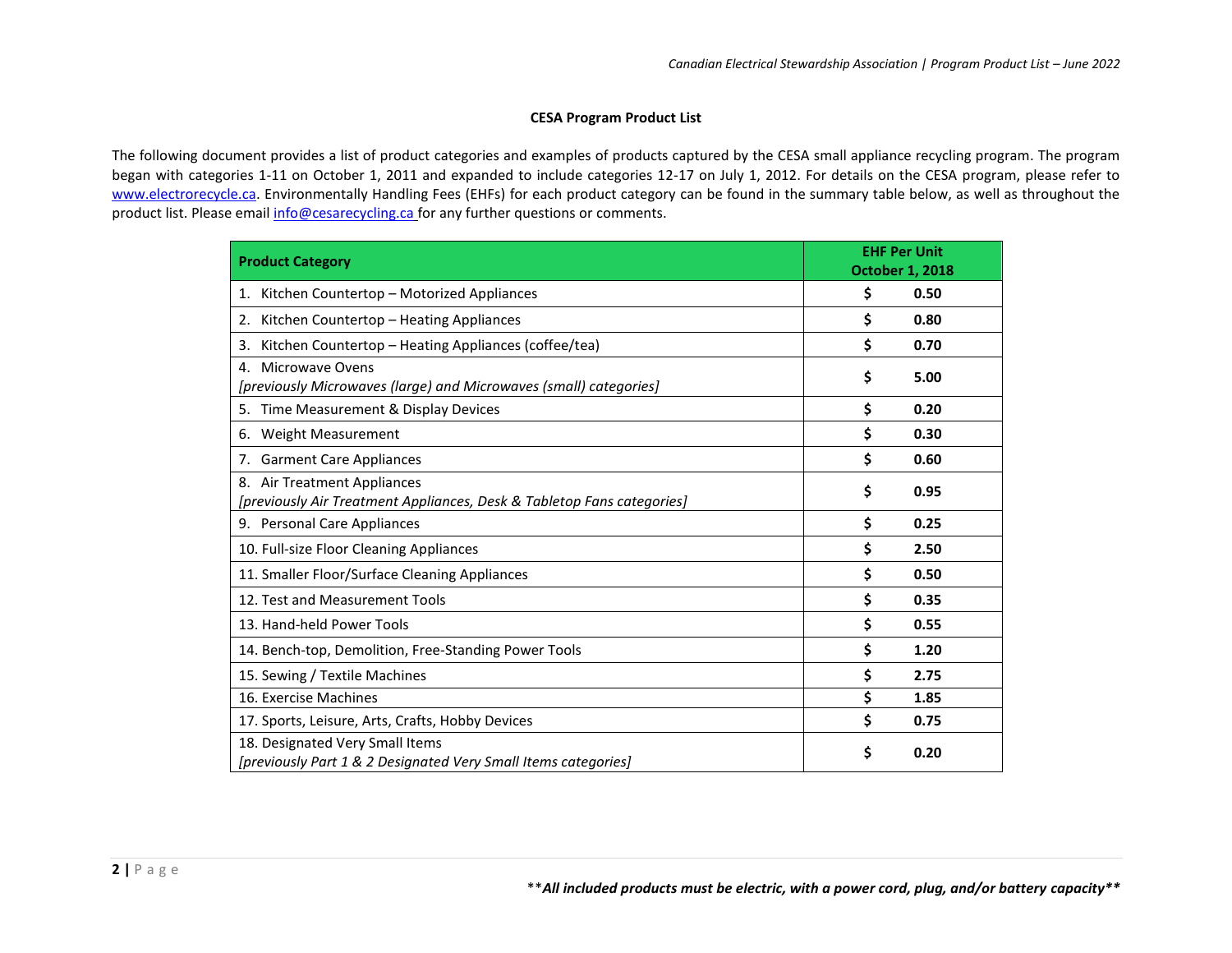| <b>Fee Rate: \$0.50</b><br>1. Kitchen Countertop – Motorized Appliances                                                                                          |                                                                                                                                                                                                                                                                                                                                          |                        |  |
|------------------------------------------------------------------------------------------------------------------------------------------------------------------|------------------------------------------------------------------------------------------------------------------------------------------------------------------------------------------------------------------------------------------------------------------------------------------------------------------------------------------|------------------------|--|
| <b>CESA Definition:</b>                                                                                                                                          | Electrical portable appliances for food preparation that may include heating elements or motors                                                                                                                                                                                                                                          |                        |  |
| <b>BC Recycling Regulation</b><br><b>Definition:</b>                                                                                                             | BC Recycling Regulation Schedule 3, 2.(1) (c) (iii, iv, v) : Appliances for counter top cooking, including, without limitation, toasters, toaster<br>ovens, fryers, hot plates, coffee makers, coffee grinders, kettles, blenders, mixers and food processors; electric knives; devices for opening or<br>sealing containers or packages |                        |  |
| <b>Examples of Products Accepted:</b>                                                                                                                            |                                                                                                                                                                                                                                                                                                                                          |                        |  |
| <b>Beverage Fountains</b>                                                                                                                                        | <b>Electric Spiralizer</b>                                                                                                                                                                                                                                                                                                               | Juice Extractors       |  |
| <b>Blenders</b>                                                                                                                                                  | <b>Food Bag Openers</b>                                                                                                                                                                                                                                                                                                                  | Juice Press            |  |
| Can Openers / Jar Openers                                                                                                                                        | Food Chopper                                                                                                                                                                                                                                                                                                                             | Keurig KOLD Drinkmaker |  |
| Cheese Maker                                                                                                                                                     | Food Processor                                                                                                                                                                                                                                                                                                                           | Knife Sharpener        |  |
| Coffee Grinder                                                                                                                                                   | <b>Food Slicer</b>                                                                                                                                                                                                                                                                                                                       | <b>Meat Grinder</b>    |  |
| <b>Cookie Press</b>                                                                                                                                              | Germ killing cutting board                                                                                                                                                                                                                                                                                                               | Pasta Makers           |  |
| <b>Cotton Candy Maker</b>                                                                                                                                        | <b>Hand Mixers</b>                                                                                                                                                                                                                                                                                                                       | <b>Potato Peelers</b>  |  |
| Countertop Composter                                                                                                                                             | Hand/Immersion Blenders                                                                                                                                                                                                                                                                                                                  | Salt & Pepper Mill     |  |
| <b>Countertop Milk Frothers</b>                                                                                                                                  | Ice Cream Whippers                                                                                                                                                                                                                                                                                                                       | <b>Smoothie Makers</b> |  |
| Drink Mixers for home use                                                                                                                                        | Ice Crushers                                                                                                                                                                                                                                                                                                                             | Spice Grinder          |  |
| <b>Electric Knives</b>                                                                                                                                           | Jar Openers                                                                                                                                                                                                                                                                                                                              | <b>Stand Mixer</b>     |  |
|                                                                                                                                                                  |                                                                                                                                                                                                                                                                                                                                          | Wine Bottle Opener     |  |
| <b>Types of Products NOT Accepted:</b>                                                                                                                           |                                                                                                                                                                                                                                                                                                                                          |                        |  |
|                                                                                                                                                                  | Appliances not powered by conventional electricity or batteries (e.g. solar-powered)                                                                                                                                                                                                                                                     |                        |  |
|                                                                                                                                                                  | Restaurant, commercial and institutional cooking appliances performing the same functions (i.e. bar or restaurant drink mixers)                                                                                                                                                                                                          |                        |  |
| $\overline{\phantom{a}}$                                                                                                                                         | Large appliances (i.e. ice crusher, refrigerator, countertop dishwashers, freezers)                                                                                                                                                                                                                                                      |                        |  |
| Mini fridges, home wine bars, wine chillers, portable ice makers, ice cream/gelato makers or any items that may contain refrigerants<br>$\overline{\phantom{a}}$ |                                                                                                                                                                                                                                                                                                                                          |                        |  |
| Dish warmer                                                                                                                                                      |                                                                                                                                                                                                                                                                                                                                          |                        |  |
| Dish dryer                                                                                                                                                       |                                                                                                                                                                                                                                                                                                                                          |                        |  |
| <b>Brita Water Filtration system</b>                                                                                                                             |                                                                                                                                                                                                                                                                                                                                          |                        |  |
|                                                                                                                                                                  |                                                                                                                                                                                                                                                                                                                                          |                        |  |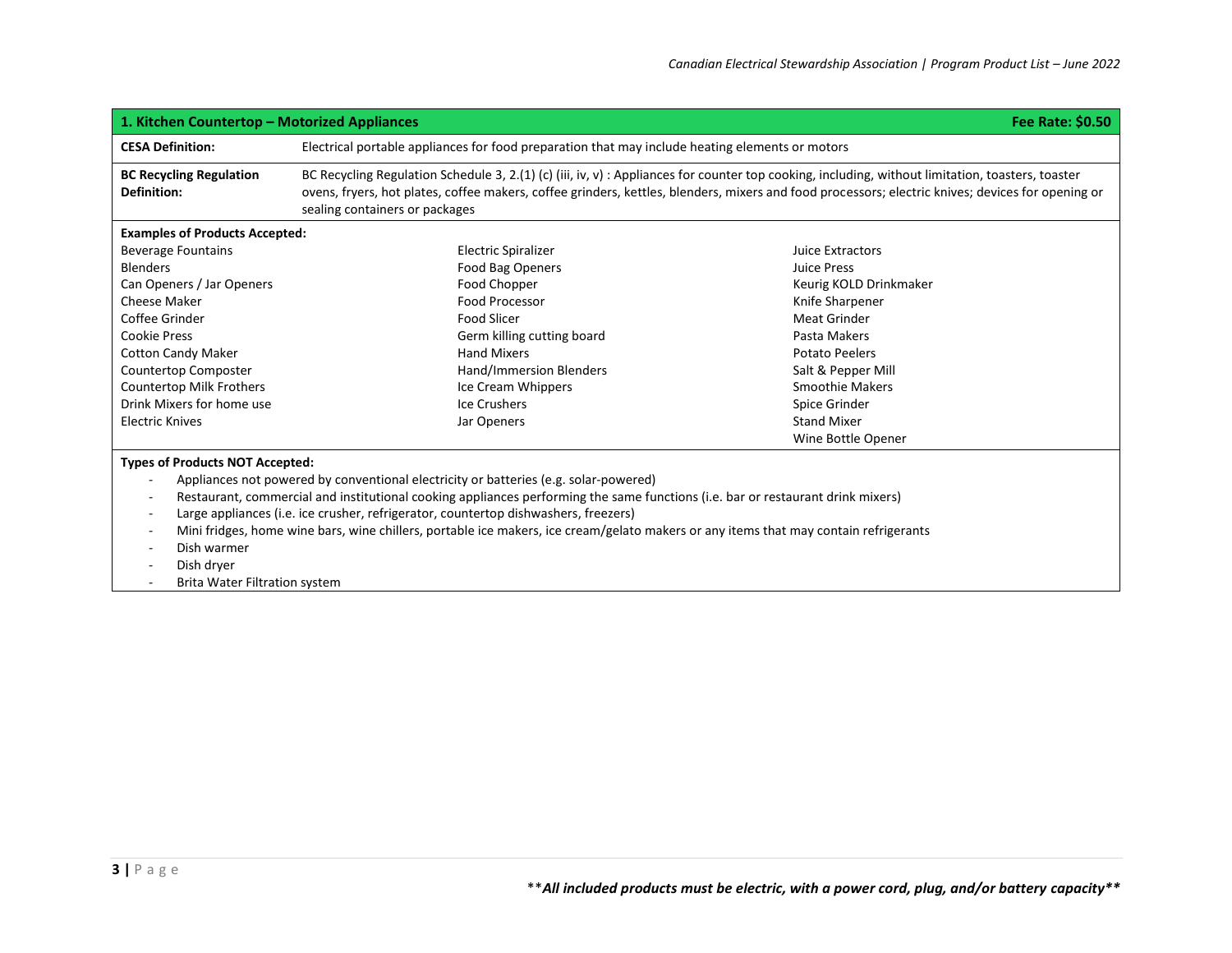| <b>Fee Rate: \$0.80</b><br>2. Kitchen Countertop - Heating Appliances                                                       |                                                                                                                                                                                                                                                                                                                                 |                        |  |
|-----------------------------------------------------------------------------------------------------------------------------|---------------------------------------------------------------------------------------------------------------------------------------------------------------------------------------------------------------------------------------------------------------------------------------------------------------------------------|------------------------|--|
| <b>CESA Definition:</b>                                                                                                     | Electrical portable appliances for food preparation that may include heating elements or motors                                                                                                                                                                                                                                 |                        |  |
| <b>BC Recycling Regulation</b><br><b>Definition:</b>                                                                        | BC Recycling Regulation Schedule 3, 2.(1) (c) (iii, iv, v): Appliances for counter top cooking, including, without limitation, toasters, toaster<br>ovens, fryers, hot plates, coffee makers, coffee grinders, kettles, blenders, mixers and food processors; knives; devices for opening or sealing<br>containers or packages. |                        |  |
| <b>Examples of Products Accepted:</b>                                                                                       |                                                                                                                                                                                                                                                                                                                                 |                        |  |
| <b>Baby Bottle Warmer</b>                                                                                                   | <b>Fondue Pot</b>                                                                                                                                                                                                                                                                                                               | <b>Pressure Cooker</b> |  |
| Barbeque (electric)                                                                                                         | Food Bag Sealer                                                                                                                                                                                                                                                                                                                 | Raclette Set           |  |
| <b>Bottle Steam Sanitizer</b>                                                                                               | Food Dehydrator                                                                                                                                                                                                                                                                                                                 | <b>Rice Cooker</b>     |  |
| <b>Bread Maker</b>                                                                                                          | <b>Food Steamer</b>                                                                                                                                                                                                                                                                                                             | Sandwich Maker         |  |
| <b>Buffet Warmer Tray</b>                                                                                                   | Fry Pan/Griddle                                                                                                                                                                                                                                                                                                                 | Slow Cooker            |  |
| <b>Chocolate Fountains</b>                                                                                                  | <b>Heating Coil</b>                                                                                                                                                                                                                                                                                                             | Soup Maker             |  |
| <b>Contact Grills</b>                                                                                                       | <b>Herbal Infuser</b>                                                                                                                                                                                                                                                                                                           | Sous Vide              |  |
| <b>Countertop Ovens</b>                                                                                                     | <b>Hot Plate</b>                                                                                                                                                                                                                                                                                                                | <b>Tabletop Grill</b>  |  |
| <b>Countertop Rotisserie Ovens</b>                                                                                          | <b>Instant Pot</b>                                                                                                                                                                                                                                                                                                              | <b>Toaster Oven</b>    |  |
| Crème Brulé Maker                                                                                                           | <b>Induction Cooker</b>                                                                                                                                                                                                                                                                                                         | Toaster                |  |
| Deep Fryer                                                                                                                  | Lunchbox Stove                                                                                                                                                                                                                                                                                                                  | Waffle Iron            |  |
| Decarboxylator                                                                                                              | Mini Hot-Dog Rollers                                                                                                                                                                                                                                                                                                            | Wok                    |  |
| Double Burner                                                                                                               | Panini Press                                                                                                                                                                                                                                                                                                                    | Yogurt Maker           |  |
| Egg Cooker                                                                                                                  | Popcorn Maker                                                                                                                                                                                                                                                                                                                   |                        |  |
| Electric Smoker                                                                                                             | Portable Stoves/Ranges                                                                                                                                                                                                                                                                                                          |                        |  |
| <b>Types of Products NOT Accepted:</b><br>Commercial popcorn makers<br>Kerosene heaters<br>Gourmet set<br>Toys (e.g. ovens) | Appliances not powered by conventional electricity or batteries (e.g. solar-powered)<br>Restaurant, commercial and institutional cooking appliances performing the same functions                                                                                                                                               |                        |  |

**4 |** P a g e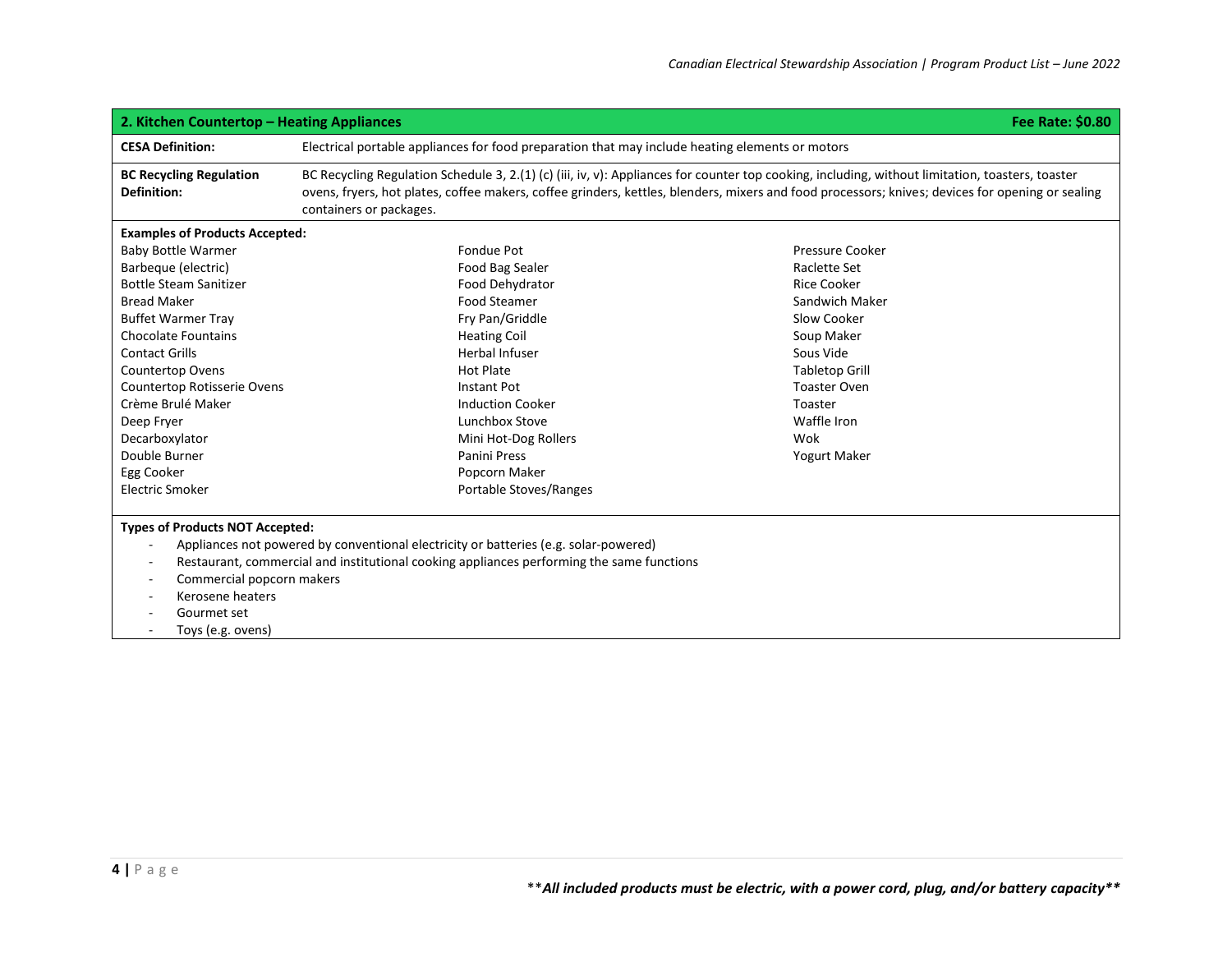| 3. Kitchen Countertop – Heating Appliances (coffee/tea)<br><b>Fee Rate: \$0.70</b>                                                                                                        |                                                                                                                                                                                                                                                                                                                                 |  |  |
|-------------------------------------------------------------------------------------------------------------------------------------------------------------------------------------------|---------------------------------------------------------------------------------------------------------------------------------------------------------------------------------------------------------------------------------------------------------------------------------------------------------------------------------|--|--|
| <b>CESA Definition:</b>                                                                                                                                                                   | Electrical portable appliances for food preparation that may include heating elements or motors                                                                                                                                                                                                                                 |  |  |
| <b>BC Recycling Regulation</b><br><b>Definition:</b>                                                                                                                                      | BC Recycling Regulation Schedule 3, 2.(1) (c) (iii, iv, v): Appliances for counter top cooking, including, without limitation, toasters, toaster<br>ovens, fryers, hot plates, coffee makers, coffee grinders, kettles, blenders, mixers and food processors; knives; devices for opening or sealing<br>containers or packages. |  |  |
| <b>Examples of Products Accepted:</b><br>Coffee Urn<br>Drip Coffee Maker                                                                                                                  | Hot Water Dispenser (not requiring plumbing<br>Pod Coffee Maker<br>Tea Maker<br>connection)                                                                                                                                                                                                                                     |  |  |
| Espresso/Cappuccino Maker<br>Hot Beverage Maker                                                                                                                                           | Thermal Pot<br>Kettle<br>Percolator                                                                                                                                                                                                                                                                                             |  |  |
| <b>Types of Products NOT Accepted:</b><br>Appliances not powered by electricity or batteries<br>Restaurant, commercial and institutional cooking appliances performing the same functions |                                                                                                                                                                                                                                                                                                                                 |  |  |

- Water filters/water filtration/lime scale neutralizer

| 4. Microwave Ovens [previously Microwaves (large) and Microwaves (small) categories]<br>Fee Rate: \$5.00                                                                                        |                                                                                                 |  |  |  |
|-------------------------------------------------------------------------------------------------------------------------------------------------------------------------------------------------|-------------------------------------------------------------------------------------------------|--|--|--|
| <b>CESA Definition:</b>                                                                                                                                                                         | Electrical portable appliances for food preparation that may include heating elements or motors |  |  |  |
| BC Recycling Regulation Schedule 3, 2.(1) (c) (iii): Appliances for counter top cooking, including, without limitation microwave ovens,<br><b>BC Recycling Regulation</b><br><b>Definition:</b> |                                                                                                 |  |  |  |
| <b>Examples of Products Accepted:</b>                                                                                                                                                           |                                                                                                 |  |  |  |
| Countertop Microwave Ovens                                                                                                                                                                      |                                                                                                 |  |  |  |
| <b>Types of Products NOT Accepted:</b>                                                                                                                                                          |                                                                                                 |  |  |  |
| Appliances not powered by conventional electricity or batteries (e.g. solar-powered)                                                                                                            |                                                                                                 |  |  |  |
| Built-in or Over the Range (OTR) microwaves                                                                                                                                                     |                                                                                                 |  |  |  |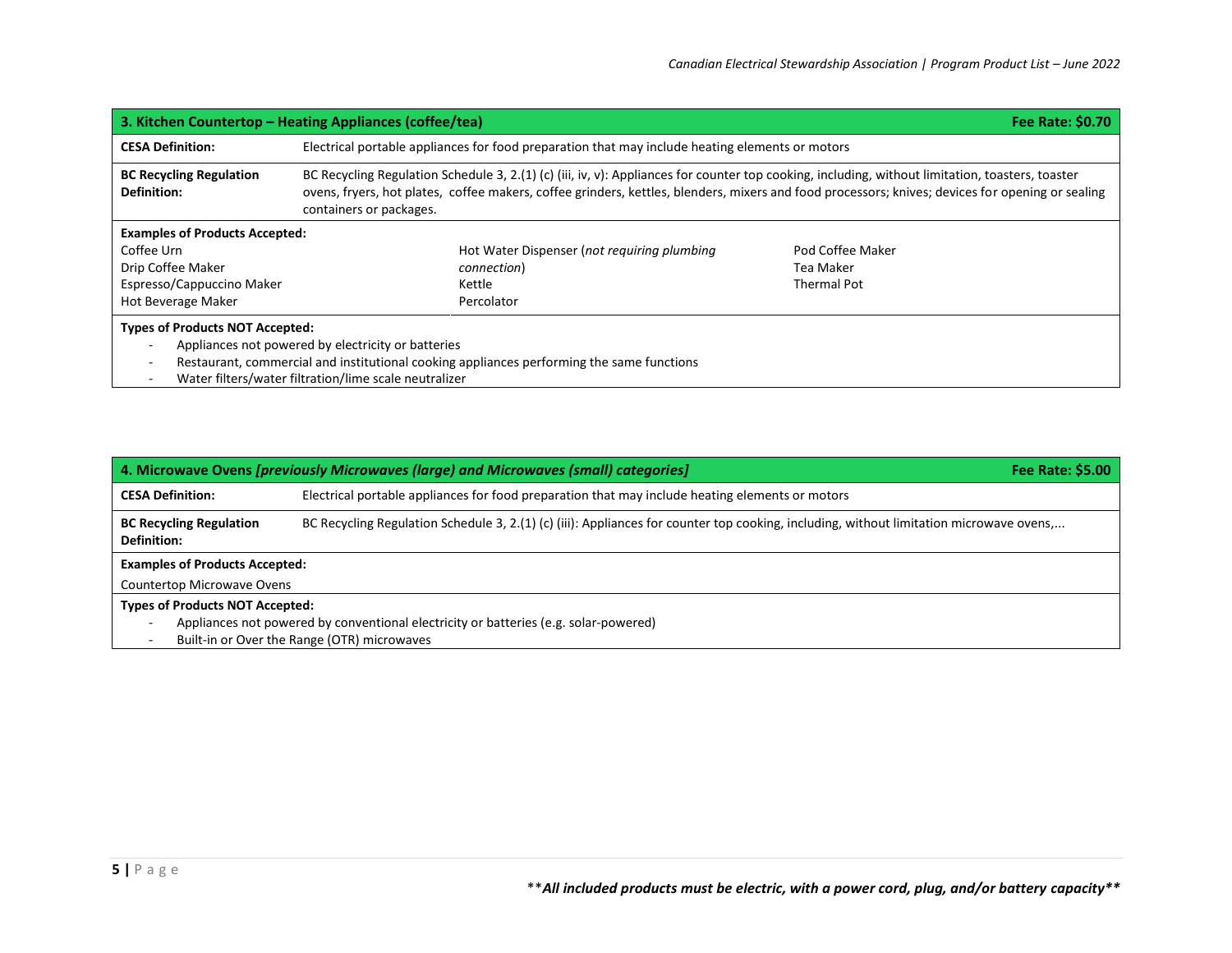| 5. Time Measurement & Display Devices                                                                                                                                                   | Fee rate: \$0.20                                                                                                                                                                                                                                                                                                                                                                                                                                                                       |
|-----------------------------------------------------------------------------------------------------------------------------------------------------------------------------------------|----------------------------------------------------------------------------------------------------------------------------------------------------------------------------------------------------------------------------------------------------------------------------------------------------------------------------------------------------------------------------------------------------------------------------------------------------------------------------------------|
| <b>CESA Definition:</b>                                                                                                                                                                 | Electrical portable appliances used for measuring or displaying time. Includes battery operated or mains connected appliances. Household,<br>residential electric products for which the sole purpose is time measurement or display                                                                                                                                                                                                                                                   |
| <b>BC Recycling Regulation</b><br>Definition:                                                                                                                                           | BC Recycling Regulation Schedule 3, 2.(1) (c) (vi): Devices for measuring time                                                                                                                                                                                                                                                                                                                                                                                                         |
| <b>Examples of Products Accepted:</b><br>Clocks (alarm clocks, wall clocks)<br><b>Timers</b>                                                                                            |                                                                                                                                                                                                                                                                                                                                                                                                                                                                                        |
| <b>Types of Products NOT Accepted:</b><br>Grandfather clocks<br>$\overline{\phantom{a}}$<br>$\overline{\phantom{a}}$<br>$\overline{\phantom{a}}$<br>Wind-up or battery operated watches | Wind-up clocks and appliances not powered by electricity or batteries<br>Appliances not powered by conventional electricity or batteries (e.g. solar-powered)<br>Multi-function devices that measure heart rate, pulse rate or other medical functions in addition to time keeping<br>Time instruments that are part of another product (i.e. clock as part of a clock radio).<br>Watches or other time measurement devices intended to be held in a pocket or worn on a person's body |

| 6. Weight Measurement                                                  | <b>Fee Rate: \$0.30</b>                                                                                                         |  |  |
|------------------------------------------------------------------------|---------------------------------------------------------------------------------------------------------------------------------|--|--|
| <b>CESA Definition:</b>                                                | Electrical portable appliances used for measuring weight. Includes products powered by batteries or mains connected appliances. |  |  |
| <b>BC Recycling Regulation</b><br><b>Definition:</b>                   | BC Recycling Regulation Schedule 3, 2.(1) (c) (viii): scales                                                                    |  |  |
| <b>Examples of Products Accepted:</b>                                  |                                                                                                                                 |  |  |
| Bathroom Scale                                                         | Household, Residential Body Scale                                                                                               |  |  |
| Countertop Food Scale                                                  | Luggage Scale, Digital                                                                                                          |  |  |
| <b>Types of Products NOT Accepted:</b><br>Doctor's scales, baby scales | Mechanical scales that are not powered by conventional electricity or batteries (e.g. solar-powered)                            |  |  |

- Laboratory, commercial or industrial scales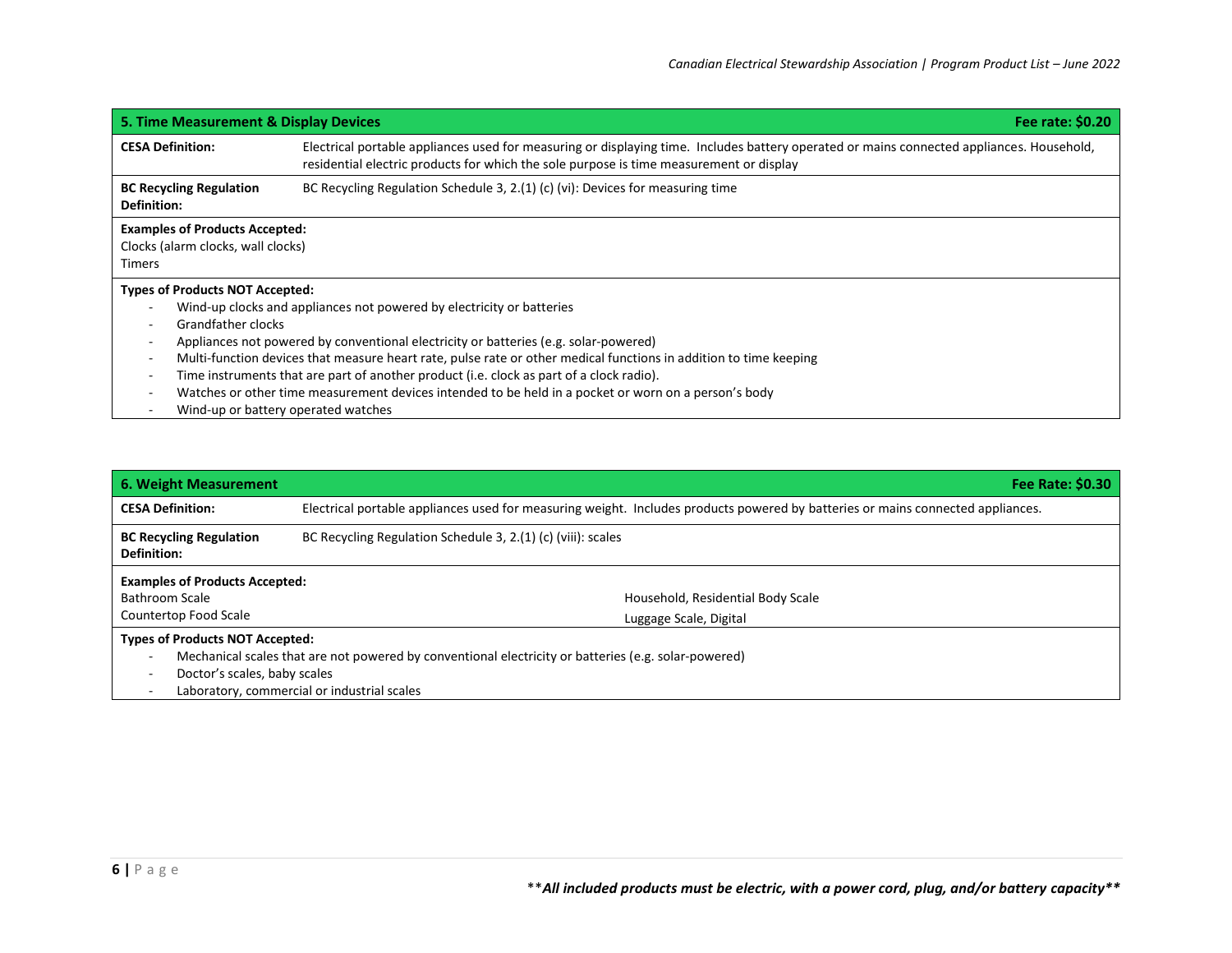| 7. Garment Care Appliances                           |                                                                                                                                                                                                                                                             |                     | Fee rate: \$0.60 |
|------------------------------------------------------|-------------------------------------------------------------------------------------------------------------------------------------------------------------------------------------------------------------------------------------------------------------|---------------------|------------------|
| <b>CESA Definition:</b>                              | Electrical appliances for smoothing wrinkles from fabrics or for garment care                                                                                                                                                                               |                     |                  |
| <b>BC Recycling Regulation</b><br><b>Definition:</b> | BC Recycling Regulation Schedule 3, 2.(1) (c) (ii): garment care appliances, including, without limitation, irons and mangles                                                                                                                               |                     |                  |
| <b>Examples of Products Accepted:</b>                |                                                                                                                                                                                                                                                             |                     |                  |
| <b>Active Ironing Board</b>                          | <b>Garment Sanitizers</b>                                                                                                                                                                                                                                   | Stationary Iron     |                  |
| <b>Baby Wipe Warmer</b>                              | <b>Garment Steamer</b>                                                                                                                                                                                                                                      | <b>Towel Warmer</b> |                  |
| Boot Dryer/Glove Dryer                               | Household/Residential Iron                                                                                                                                                                                                                                  | Travel Iron         |                  |
| <b>Clothes Shaver</b>                                | Pant Press                                                                                                                                                                                                                                                  |                     |                  |
| Cordless Iron                                        | Shoe Brush                                                                                                                                                                                                                                                  |                     |                  |
| <b>Types of Products NOT Accepted:</b>               | Appliances not powered by conventional electricity or batteries (e.g. solar-powered)<br>Industrial or commercial ironing appliances<br>the contract of the contract of the contract of the contract of the contract of the contract of the contract of<br>. |                     |                  |

- Mangles used in ironing bedding materials in commercial establishments

|                                                                                                                                                                   |                                                                                                                                                                                   | 8. Air Treatment Appliances [previously Air Treatment Appliances, Desk & Tabletop Fans categories]                                                                                                                                                                                                            |  | <b>Fee Rate: \$0.95</b>                                                                                                                                                                                                                                                                                                                        |
|-------------------------------------------------------------------------------------------------------------------------------------------------------------------|-----------------------------------------------------------------------------------------------------------------------------------------------------------------------------------|---------------------------------------------------------------------------------------------------------------------------------------------------------------------------------------------------------------------------------------------------------------------------------------------------------------|--|------------------------------------------------------------------------------------------------------------------------------------------------------------------------------------------------------------------------------------------------------------------------------------------------------------------------------------------------|
| <b>CESA Definition:</b>                                                                                                                                           | Electrical portable appliances used for space conditioning                                                                                                                        |                                                                                                                                                                                                                                                                                                               |  |                                                                                                                                                                                                                                                                                                                                                |
| <b>BC Recycling Regulation</b><br><b>Definition:</b>                                                                                                              | BC Recycling Regulation Schedule 3, 2.(1) (c) (ix): portable air treatment appliances, including, without limitation, fans, air purifiers and<br>humidifiers and air conditioners |                                                                                                                                                                                                                                                                                                               |  |                                                                                                                                                                                                                                                                                                                                                |
| <b>Examples of Products Accepted:</b>                                                                                                                             |                                                                                                                                                                                   |                                                                                                                                                                                                                                                                                                               |  |                                                                                                                                                                                                                                                                                                                                                |
| Air Flow Equalizer<br>Air Freshener / Scent Diffuser<br>Aromatherapy Machine<br>Desktop Fan<br>Gazebo Patio Heater<br>Heater / Fan Combo (with or without lights) |                                                                                                                                                                                   | Mist Fan<br>Oil-Filled Heater<br>Portable Air Cleaner<br>Portable Air Mover<br>Portable Air Purifier/Ionizer<br>Portable Fan                                                                                                                                                                                  |  | Portable Heater<br>Portable Heater or Fireplace built to resemble<br>furniture, if powered by 120 V AC<br>Portable Humidifier/Vaporizer<br>Tabletop Fan Window Fan<br>Thermoelectric Dehumidifiers (portable)                                                                                                                                  |
| <b>Types of Products NOT Accepted:</b><br>$\overline{\phantom{a}}$<br>$\overline{\phantom{a}}$<br>Heat exchangers                                                 | Air treatment devices designed for commercial or industrial use<br>Portable air conditioners (due to refrigerants in them)                                                        | Appliances not powered by conventional electricity or batteries (e.g. solar-powered)<br>large heaters, dehumidifiers (containing refrigerants) and air conditioners, large fans and exhaust ventilation equipment<br>Portable heaters or fireplaces using 240 V or that are wired in (e.g. fireplace inserts) |  | Products included in BC Recycling Regulation Schedule 3, 2.(1) (c) (xiv, xv, xvi): radiators, large air treatment appliances, including, without limitation, furnaces and<br>Air treatment products built-in to the home furnace or central air conditioning system (e.g. ceiling fans, kitchen fans, range hoods, bathroom fans, HVAC system) |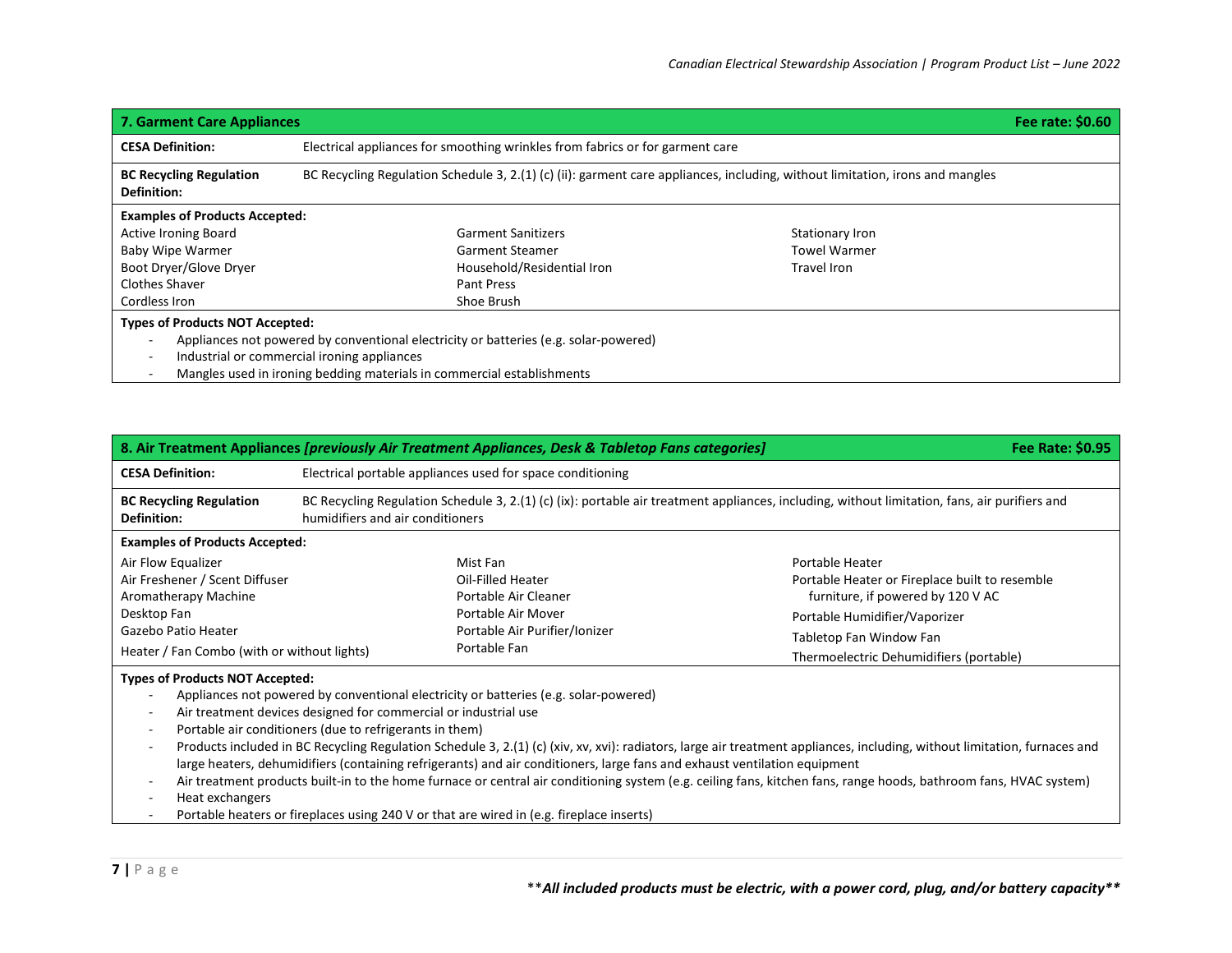| <b>9. Personal Care Appliances</b><br>Fee rate: \$0.25                                                                                                                                                                                                                                                                                                                                                                                                                                                                                                                                                                                                                                                                 |                                                                                                                                                                                                                                      |                                                                                                                                                                                                                              |  |
|------------------------------------------------------------------------------------------------------------------------------------------------------------------------------------------------------------------------------------------------------------------------------------------------------------------------------------------------------------------------------------------------------------------------------------------------------------------------------------------------------------------------------------------------------------------------------------------------------------------------------------------------------------------------------------------------------------------------|--------------------------------------------------------------------------------------------------------------------------------------------------------------------------------------------------------------------------------------|------------------------------------------------------------------------------------------------------------------------------------------------------------------------------------------------------------------------------|--|
| <b>CESA Definition:</b>                                                                                                                                                                                                                                                                                                                                                                                                                                                                                                                                                                                                                                                                                                | Electrical portable appliances used for personal grooming or hygiene                                                                                                                                                                 |                                                                                                                                                                                                                              |  |
| <b>BC Recycling Regulation</b><br><b>Definition:</b>                                                                                                                                                                                                                                                                                                                                                                                                                                                                                                                                                                                                                                                                   | BC Recycling Regulation Schedule 3, 2.(1) (c) (vii):: personal care appliances, including, without limitation, hair cutting and drying appliances,<br>tooth care appliances, shavers and massagers                                   |                                                                                                                                                                                                                              |  |
| <b>Examples of Products Accepted:</b><br>Automatic Soap Dispenser<br>Callus Remover<br>Curling Irons / Brushes<br>Denture / Toothbrush Sanitizers<br><b>Facial Anti-Aging Device</b><br><b>Facial Cleansing Device</b><br>Facial Sauna / Tanner<br><b>Flossing Device</b><br><b>Foot Baths</b>                                                                                                                                                                                                                                                                                                                                                                                                                         | Hair Clippers / Trimmers<br><b>Hair Crimpers</b><br><b>Hair Curlers</b><br>Hair Dryers<br>Hair Shavers / Removers<br>Hair Straighteners<br><b>Heated Footrest</b><br>Hot Rollers / Curlers set<br>Laser Hair Loss Photo Therapy comb | Mascara Applicator<br>Massagers<br>Oral Irrigators<br>Portable Paraffin / Hot Oil Baths (for household use)<br>Razors (rechargeable or weighing 250 g or more)<br>Toothbrushes (rechargeable)<br>Vanity Mirror with Lighting |  |
| <b>Types of Products NOT Accepted:</b><br>Appliances not powered by conventional electricity or batteries (e.g. solar-powered)<br>Commercial and institutional appliances performing the same functions such as floor supported commercial hair drying equipment<br>Jewelry cleaners<br>$\sim$<br>Hair Colouring Appliance, Hair Drying Hood<br>Mattress pads, heating pads, electric blankets, massage pillows, massage seat covers<br>Medical devices and/or medical monitors (e.g., blood sugar monitor, blood pressure, monitor, body fat analyzer)<br><b>Biometric products</b><br><b>Breast Pumps</b><br>Any products that come into direct contact with bodily fluids (i.e. toothbrush heads should be removed) |                                                                                                                                                                                                                                      |                                                                                                                                                                                                                              |  |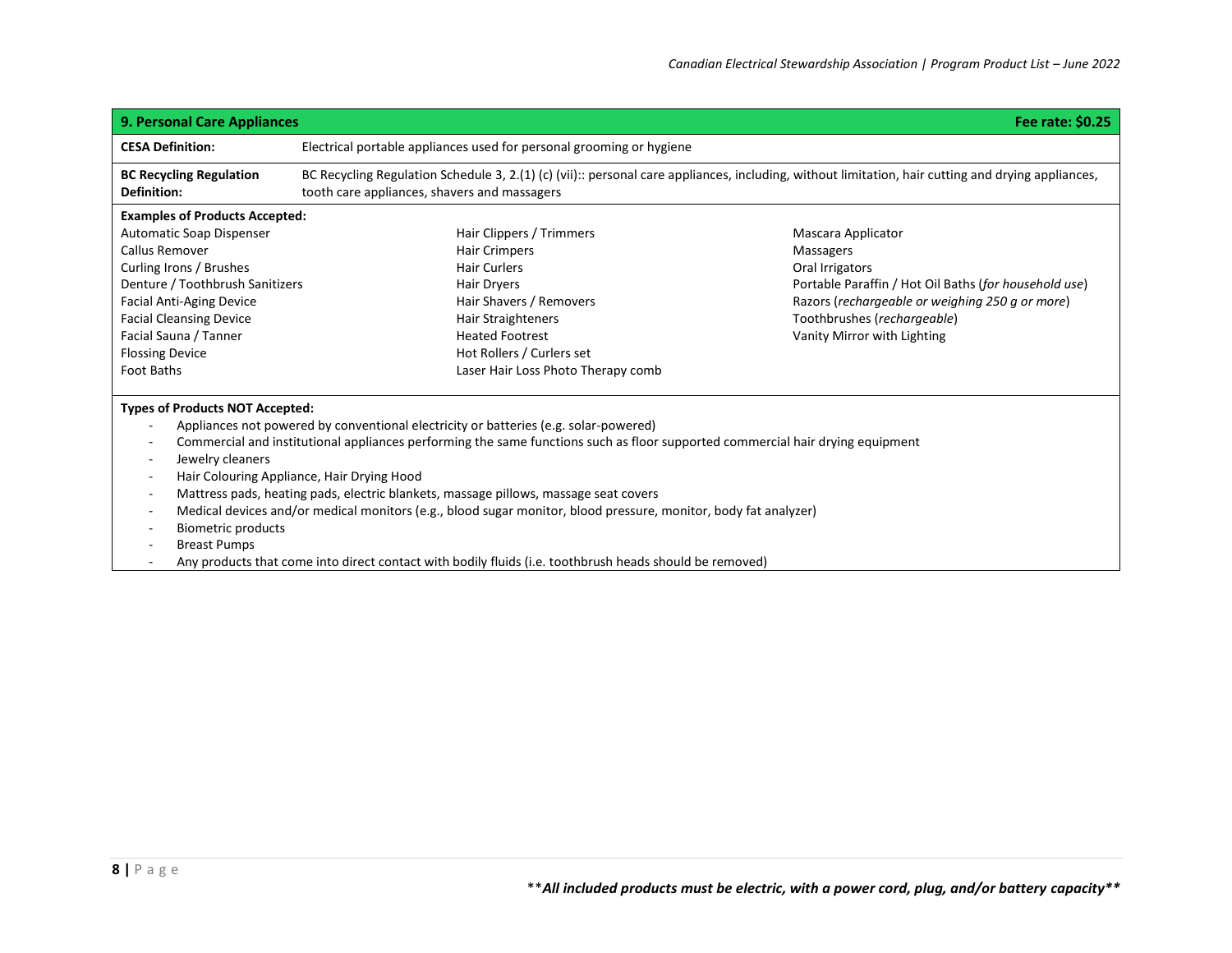| <b>10. Full-size Floor Cleaning Appliances</b><br>Fee rate: \$2.50                                                                                                                                                                                                                                                                                                                                                                     |                                                                                                                             |                                                |  |
|----------------------------------------------------------------------------------------------------------------------------------------------------------------------------------------------------------------------------------------------------------------------------------------------------------------------------------------------------------------------------------------------------------------------------------------|-----------------------------------------------------------------------------------------------------------------------------|------------------------------------------------|--|
| <b>CESA Definition:</b>                                                                                                                                                                                                                                                                                                                                                                                                                | Electrical portable appliances and their accessories that are used for dry or wet cleaning of floor and upholstery surfaces |                                                |  |
| <b>BC Recycling Regulation</b><br>Definition:                                                                                                                                                                                                                                                                                                                                                                                          | BC Recycling Regulation Schedule 3, 2.(1) (c) (i): floor and carpet care appliances                                         |                                                |  |
| <b>Examples of Products Accepted:</b>                                                                                                                                                                                                                                                                                                                                                                                                  |                                                                                                                             |                                                |  |
| <b>Automatic Shower Cleaner</b>                                                                                                                                                                                                                                                                                                                                                                                                        | Floor/ Surface Steamer (non-handheld)                                                                                       | Upright Vacuum Cleaner                         |  |
| Canister Vacuum Cleaner                                                                                                                                                                                                                                                                                                                                                                                                                | Pool Cleaners (incl. robotic)                                                                                               | Wet-dry Vacuum Cleaner (15 L / 3.96 US gallons |  |
| Floor Scrubber/Polisher                                                                                                                                                                                                                                                                                                                                                                                                                | Robotic Vacuums                                                                                                             | volume or larger)                              |  |
| Carpet Cleaner / Extractor (residential use only)                                                                                                                                                                                                                                                                                                                                                                                      |                                                                                                                             |                                                |  |
| <b>Types of Products NOT Accepted:</b><br>Appliances not powered by conventional electricity or batteries (e.g. solar-powered)<br>Ride-on or large scale vacuums used in industrial or commercial centres for floor care, floor scrubbing, vacuuming, or sealing<br>Central vacuum cleaner systems that are part of the home structure, including both central power units and piping/wiring<br>المتحمد ددده بحرم والمتحادية والمتحالة |                                                                                                                             |                                                |  |

- Backpack vacuums

| 11. Smaller Floor/Surface Cleaning Appliances<br>Fee rate: \$0.50                                                                                                                                                                                                  |                                                                                                                              |                                                                                                            |                                                                                         |
|--------------------------------------------------------------------------------------------------------------------------------------------------------------------------------------------------------------------------------------------------------------------|------------------------------------------------------------------------------------------------------------------------------|------------------------------------------------------------------------------------------------------------|-----------------------------------------------------------------------------------------|
| <b>CESA Definition:</b>                                                                                                                                                                                                                                            | Electrical portable appliances and their accessories that are used for dry or wet cleaning of floor and upholstery surfaces. |                                                                                                            |                                                                                         |
| <b>BC Recycling Regulation</b><br>Definition:                                                                                                                                                                                                                      | BC Recycling Regulation Schedule 3, 2. $(1)$ (c) (i): floor and carpet care appliances.                                      |                                                                                                            |                                                                                         |
| <b>Examples of Products Accepted:</b><br>Automotive / Car Vacuum Cleaners (12V)<br>Brooms or Sweepers (incl. robotic)<br><b>Bug Vacuums</b><br><b>Electric Dust-Pans</b><br>Floor / Surface Steamers (hand-held)                                                   |                                                                                                                              | <b>Robotic Window Cleaner</b><br>Steam Mops<br><b>Stick Vacuum Cleaners</b><br>Vacuum Cleaners (hand-held) | Wet Hard Floor Cleaners<br>Wet-Dry Vacuum Cleaners (under 15 L / 3.96 gallon<br>volume) |
| Types of Products NOT Accepted:<br>Appliances not powered by conventional electricity or batteries (e.g. solar-powered)<br>Industrial or commercial floor or surface cleaning appliances<br>Hose and floor tools for central vacuum cleaners and their accessories |                                                                                                                              |                                                                                                            |                                                                                         |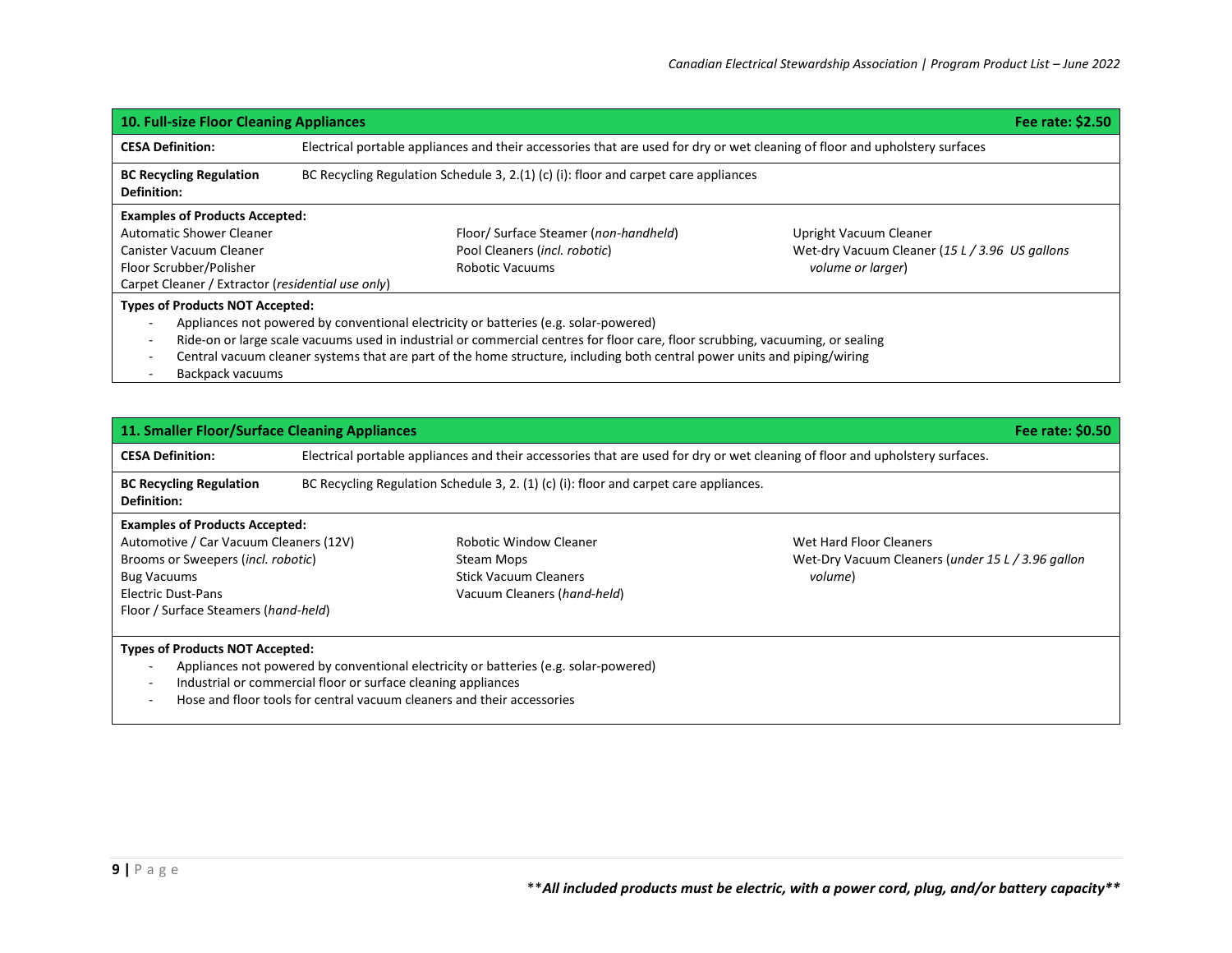| <b>12. Test and Measurement Tools</b>                                                                                                      |                                                                                                 |                                                |                                    | Fee rate: \$0.35 |
|--------------------------------------------------------------------------------------------------------------------------------------------|-------------------------------------------------------------------------------------------------|------------------------------------------------|------------------------------------|------------------|
| <b>CESA Definition:</b>                                                                                                                    | Portable electronic or electrical tools used for monitoring, measuring, weighing and adjusting. |                                                |                                    |                  |
| <b>BC Recycling Regulation</b>                                                                                                             | Schedule 3, 2.(1):                                                                              |                                                |                                    |                  |
| (i) electrical monitoring and control instruments, includingappliances for measuring, weighing and adjusting<br>Definition:                |                                                                                                 |                                                |                                    |                  |
| <b>Examples of Products Accepted:</b>                                                                                                      |                                                                                                 |                                                |                                    |                  |
| <b>Airflow Meter</b>                                                                                                                       |                                                                                                 | Digital Multimeter                             | Moisture Meter                     |                  |
| <b>Automatic Diagnostic Tools</b>                                                                                                          |                                                                                                 | Digital Protractor                             | Noise Vibration Harshness Analyzer |                  |
| Battery Test/Charging Equipment (automotive only)                                                                                          |                                                                                                 | Digital Temperature Thermometer                | <b>Rotating Laser</b>              |                  |
| Clamp Meter                                                                                                                                |                                                                                                 | <b>Emission Analyzer</b>                       | Plum Laser                         |                  |
| Combustible Gas Detector                                                                                                                   |                                                                                                 | Ferrodetector                                  | <b>Point Laser</b>                 |                  |
| <b>Combustion Analyzer</b>                                                                                                                 |                                                                                                 | <b>Fork Meter</b>                              | Portable Jump Starter              |                  |
| Thermometer (cooking, non-contact infrared)                                                                                                |                                                                                                 | Laser Distance Meter                           | Probes and Thermocouples           |                  |
| <b>Detection Tool</b>                                                                                                                      |                                                                                                 | Laser Level                                    | Socket Tester                      |                  |
| Digital Display Angle                                                                                                                      |                                                                                                 | <b>Laser Measuring Device</b>                  | Transpointer                       |                  |
| Digital Display Level                                                                                                                      |                                                                                                 | Laser Range Meter                              | <b>Water Quality Tester</b>        |                  |
| Digital Inspection Camera                                                                                                                  |                                                                                                 | Leak and Pressure Detector                     | <b>Wiring Harness Tester</b>       |                  |
|                                                                                                                                            |                                                                                                 | Line Laser                                     |                                    |                  |
|                                                                                                                                            |                                                                                                 | Lithium Ion Battery Charger, with Jump Starter |                                    |                  |
| <b>Types of Products NOT Accepted:</b>                                                                                                     |                                                                                                 |                                                |                                    |                  |
| Tools which are driven by a gas or compressed air/liquid and do not require electrical or battery power (pneumatic and/or hydraulic tools) |                                                                                                 |                                                |                                    |                  |
| Tools primarily powered by alternative fuels such as liquid fuel that do not require electrical power                                      |                                                                                                 |                                                |                                    |                  |
| Non-powered hand tools (hammers, wrenches, etc.) that do not require electrical or battery power                                           |                                                                                                 |                                                |                                    |                  |
| Large stationary tools that are not designed to be moved                                                                                   |                                                                                                 |                                                |                                    |                  |
| AC adapters                                                                                                                                |                                                                                                 |                                                |                                    |                  |
| <b>Breathalyzers</b>                                                                                                                       |                                                                                                 |                                                |                                    |                  |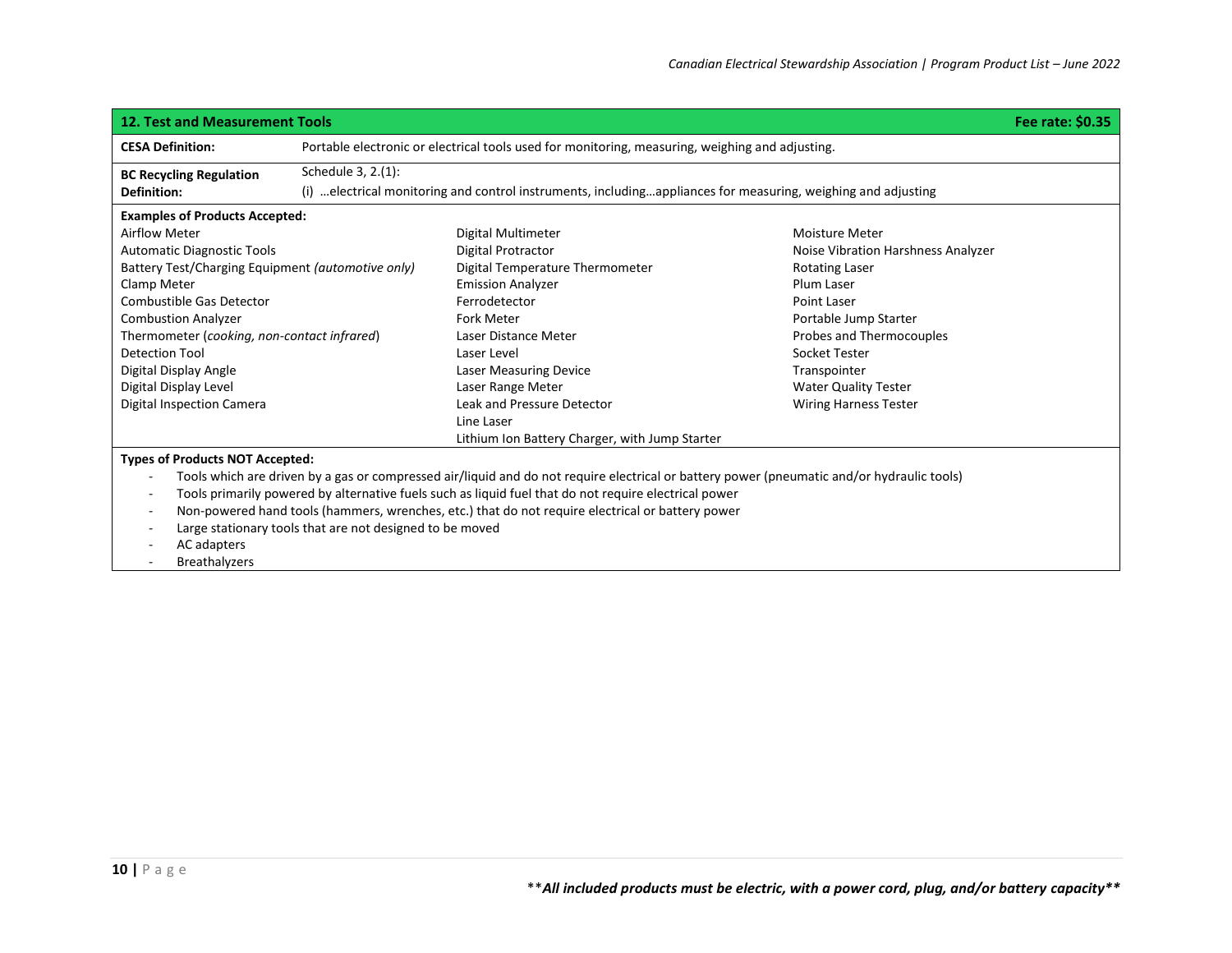| <b>CESA</b><br><b>Definition:</b><br><b>BC Recycling</b><br><b>Regulation</b><br><b>Definition:</b> | marketed for household, industrial or commercial purposes.                                                             | Portable/mobile electronic or electrical tools with a power cord, plug and/or battery(ies). Program products include, but are not limited to, those used for<br>bending, cutting, drilling, folding, grinding, milling, polishing, punching, sanding, sawing, shearing, soldering, turning, welding, or otherwise processing<br>wood, metal or other materials, including battery powered hand tools. Program products also include those used for measuring and for nailing, riveting,<br>screwing or removing nails, rivets or screws. Tools that meet any of the definitions above are included in the program regardless of whether they are |                                            |  |  |
|-----------------------------------------------------------------------------------------------------|------------------------------------------------------------------------------------------------------------------------|--------------------------------------------------------------------------------------------------------------------------------------------------------------------------------------------------------------------------------------------------------------------------------------------------------------------------------------------------------------------------------------------------------------------------------------------------------------------------------------------------------------------------------------------------------------------------------------------------------------------------------------------------|--------------------------------------------|--|--|
|                                                                                                     |                                                                                                                        |                                                                                                                                                                                                                                                                                                                                                                                                                                                                                                                                                                                                                                                  |                                            |  |  |
|                                                                                                     |                                                                                                                        | Schedule 3, 2 (1):                                                                                                                                                                                                                                                                                                                                                                                                                                                                                                                                                                                                                               |                                            |  |  |
|                                                                                                     | (d) electronic or electrical tools, other than large-scale stationary industrial tools, including, without limitation, |                                                                                                                                                                                                                                                                                                                                                                                                                                                                                                                                                                                                                                                  |                                            |  |  |
|                                                                                                     | (i) drills, saws and welding and soldering tools,                                                                      |                                                                                                                                                                                                                                                                                                                                                                                                                                                                                                                                                                                                                                                  |                                            |  |  |
|                                                                                                     |                                                                                                                        | (ii) equipment for turning, milling, sanding, grinding, sawing, cutting, shearing, drilling, punching, folding, bending or otherwise processing wood, metal                                                                                                                                                                                                                                                                                                                                                                                                                                                                                      |                                            |  |  |
|                                                                                                     | or other materials,                                                                                                    |                                                                                                                                                                                                                                                                                                                                                                                                                                                                                                                                                                                                                                                  |                                            |  |  |
|                                                                                                     | (iii) tools for riveting, nailing or screwing or removing rivets, nails or screws,                                     |                                                                                                                                                                                                                                                                                                                                                                                                                                                                                                                                                                                                                                                  |                                            |  |  |
| <b>Examples of Products Accepted:</b>                                                               |                                                                                                                        |                                                                                                                                                                                                                                                                                                                                                                                                                                                                                                                                                                                                                                                  |                                            |  |  |
| <b>Automotive Tools:</b>                                                                            | <b>Fastening and Joining Tools:</b>                                                                                    | <b>Polishing, Sanding and Grinding Tools:</b>                                                                                                                                                                                                                                                                                                                                                                                                                                                                                                                                                                                                    | <b>Cutting, Sawing and Trimming Tools:</b> |  |  |
| Automotive Air Inflator/Pump                                                                        | Autofeed Screwdriver                                                                                                   | Angle Grinder                                                                                                                                                                                                                                                                                                                                                                                                                                                                                                                                                                                                                                    | Angle Saw                                  |  |  |
| Electric Knives (for windshield repair)                                                             | Biscuit Joiner/ Plate Joiner                                                                                           | Die Grinder                                                                                                                                                                                                                                                                                                                                                                                                                                                                                                                                                                                                                                      | <b>Band Saw</b>                            |  |  |
| Grease Gun                                                                                          | <b>Impact Driver</b>                                                                                                   | Tools for cutting, repairing and polishing                                                                                                                                                                                                                                                                                                                                                                                                                                                                                                                                                                                                       | <b>Circular Saw</b>                        |  |  |
|                                                                                                     | Impact/Control Wrench                                                                                                  | glass                                                                                                                                                                                                                                                                                                                                                                                                                                                                                                                                                                                                                                            | Cut-Off Saw                                |  |  |
| <b>Plumbing Tools:</b>                                                                              | <b>Metal Tapper</b>                                                                                                    | Polisher/Disc Sander                                                                                                                                                                                                                                                                                                                                                                                                                                                                                                                                                                                                                             | Foam Rubber Cutter                         |  |  |
| Drum Machine                                                                                        | Nailer (framing, flooring etc.)                                                                                        | Sander (belt, finishing, orbit, sheet, etc.)                                                                                                                                                                                                                                                                                                                                                                                                                                                                                                                                                                                                     | Handsaw (powered)                          |  |  |
| Power Drive                                                                                         | Nutrunner                                                                                                              | <b>Tuckpoint Grinder</b>                                                                                                                                                                                                                                                                                                                                                                                                                                                                                                                                                                                                                         | Jigsaw                                     |  |  |
| Sink Machine                                                                                        | Pex Expander                                                                                                           | Waxer                                                                                                                                                                                                                                                                                                                                                                                                                                                                                                                                                                                                                                            | Laser Chainsaw Sharpener                   |  |  |
|                                                                                                     | Press Tool                                                                                                             |                                                                                                                                                                                                                                                                                                                                                                                                                                                                                                                                                                                                                                                  | Nibbler                                    |  |  |
| <b>Scraping and Shaping Tools:</b><br>Chisel                                                        | Ratchet<br>Screwdriver                                                                                                 | <b>Other Portable, Hand-Held Tools:</b>                                                                                                                                                                                                                                                                                                                                                                                                                                                                                                                                                                                                          | Rebar Cutter/Bender                        |  |  |
| Planer                                                                                              | Shear Wrench                                                                                                           | Adhesive/Caulking Gun<br>Concrete Vibrator                                                                                                                                                                                                                                                                                                                                                                                                                                                                                                                                                                                                       | <b>Reciprocating Saw</b><br>Shear Tool     |  |  |
| Power Scraper                                                                                       | Stapler (finishing etc.)                                                                                               | Heat Gun                                                                                                                                                                                                                                                                                                                                                                                                                                                                                                                                                                                                                                         | Trimmer                                    |  |  |
| Router                                                                                              | Welder                                                                                                                 | <b>Inflation Gun</b>                                                                                                                                                                                                                                                                                                                                                                                                                                                                                                                                                                                                                             |                                            |  |  |
|                                                                                                     |                                                                                                                        | <b>Power Painter</b>                                                                                                                                                                                                                                                                                                                                                                                                                                                                                                                                                                                                                             |                                            |  |  |
|                                                                                                     | <b>Drilling Tools:</b>                                                                                                 | <b>PVC Heating Blanket</b>                                                                                                                                                                                                                                                                                                                                                                                                                                                                                                                                                                                                                       |                                            |  |  |
|                                                                                                     | Drill                                                                                                                  | Soldering/Desoldering Equipment                                                                                                                                                                                                                                                                                                                                                                                                                                                                                                                                                                                                                  |                                            |  |  |
|                                                                                                     | <b>Hammer Drill</b>                                                                                                    | Spray Gun                                                                                                                                                                                                                                                                                                                                                                                                                                                                                                                                                                                                                                        |                                            |  |  |
|                                                                                                     |                                                                                                                        | <b>Wallpaper Steamer</b>                                                                                                                                                                                                                                                                                                                                                                                                                                                                                                                                                                                                                         |                                            |  |  |
|                                                                                                     |                                                                                                                        |                                                                                                                                                                                                                                                                                                                                                                                                                                                                                                                                                                                                                                                  |                                            |  |  |
|                                                                                                     |                                                                                                                        | <b>Types of Products NOT Accepted:</b>                                                                                                                                                                                                                                                                                                                                                                                                                                                                                                                                                                                                           |                                            |  |  |

- Tools which are driven by a gas or compressed air/liquid and do not require electrical or battery power (pneumatic and/or hydraulic tools)

- Tools primarily powered by alternative fuels such as liquid fuel that do not require electrical power
- Non-powered hand tools (hammers, wrenches, etc.) that do not require electrical or battery power
- Large stationary tools that are not designed to be moved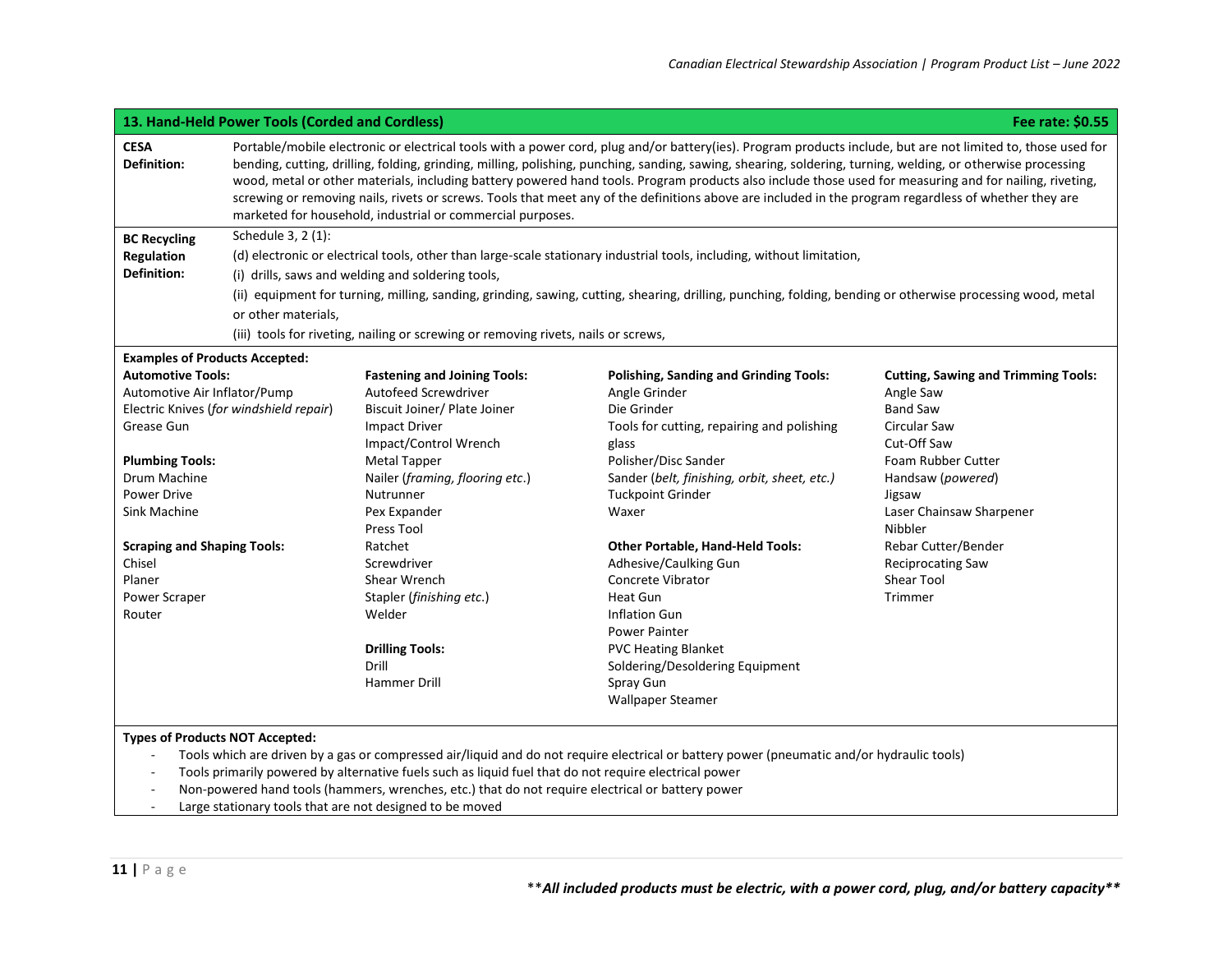|                                                         | 14. Bench-Top, Demolition and Free-Standing Power Tools<br>Fee rate: \$1.20                                                                                                                                                                                                                                                                                                                                                                                                                                                                                                                                                                                                                                    |
|---------------------------------------------------------|----------------------------------------------------------------------------------------------------------------------------------------------------------------------------------------------------------------------------------------------------------------------------------------------------------------------------------------------------------------------------------------------------------------------------------------------------------------------------------------------------------------------------------------------------------------------------------------------------------------------------------------------------------------------------------------------------------------|
| <b>CESA</b><br><b>Definition:</b>                       | Portable/mobile electronic or electrical tools with a power cord, plug and/or battery(ies). Program products include, but are not limited to, those used for<br>bending, cutting, drilling, folding, grinding, milling, polishing, punching, sanding, sawing, shearing, soldering, turning, welding, or otherwise processing<br>wood, metal or other materials, including battery powered hand tools. Program products also include those used for measuring and for nailing, riveting,<br>screwing or removing nails, rivets or screws. Tools that meet any of the definitions above are included in the program regardless of whether they are<br>marketed for household, industrial or commercial purposes. |
| <b>BC Recycling</b><br>Regulation<br><b>Definition:</b> | Schedule 3, 2 (1):<br>(d) electronic or electrical tools, other than large-scale stationary industrial tools, including, without limitation,<br>(i) drills, saws and welding and soldering tools,<br>(ii) equipment for turning, milling, sanding, grinding, sawing, cutting, shearing, drilling, punching, folding, bending or otherwise processing wood, metal<br>or other materials,<br>(iii) tools for riveting, nailing or screwing or removing rivets, nails or screws,                                                                                                                                                                                                                                  |
| <b>Examples of Products Accepted:</b>                   |                                                                                                                                                                                                                                                                                                                                                                                                                                                                                                                                                                                                                                                                                                                |

| <b>Cutting, Sawing and Trimming Tools</b> | <b>Automotive Tools</b>            | <b>Polishing, Sanding and Grinding Tools:</b> | <b>Demolition Tools</b>           |
|-------------------------------------------|------------------------------------|-----------------------------------------------|-----------------------------------|
| Band Saw                                  | <b>Brake Lathe</b>                 | Drill Bit Sharpener                           | <b>Breaker Hammer</b>             |
| Cabinet Saw                               |                                    | Drill Press                                   | Combihammer                       |
| <b>Chamfering Machine</b>                 | <b>Scraping and Shaping Tools:</b> | <b>Engraving Device</b>                       | Demolition Hammer                 |
| Chop Saw                                  | Drum Sander                        | Grinder (Bench Top)                           | Diamond Corer/Cutter              |
| Cutoff Machine                            | Orbital Sander                     | Jointer                                       |                                   |
| Mitre Saw                                 | Orbital Floor Machines (that       | Lathe                                         | <b>Plumbing Tools</b>             |
| Pipe Cutter / Pipe Threader               | include a sanding and/or finishing | Multipurpose Electric Sharpener               | Pipe Thawer                       |
| Scroll Saw                                | function)                          | Planer                                        | Pipe Freezer                      |
| Table Saw                                 | Shaper/Spindle                     | Sander                                        | Sectional Machine (drain cleaner) |
| Tile Saw                                  | Slip Roll                          | Solder/Unsolder Equipment                     |                                   |
|                                           |                                    | <b>Welding Tools</b>                          |                                   |

## **Types of Products NOT Accepted:**

- Tools which are driven by a gas or compressed air/liquid and do not require electrical or battery power (pneumatic and/or hydraulic tools)
- Tools primarily powered by alternative fuels such as liquid fuel that do not require electrical power
- Non-powered hand tools (hammers, wrenches, etc.) that do not require electrical or battery power
- Large stationary tools that are not designed to be moved
- Air compressors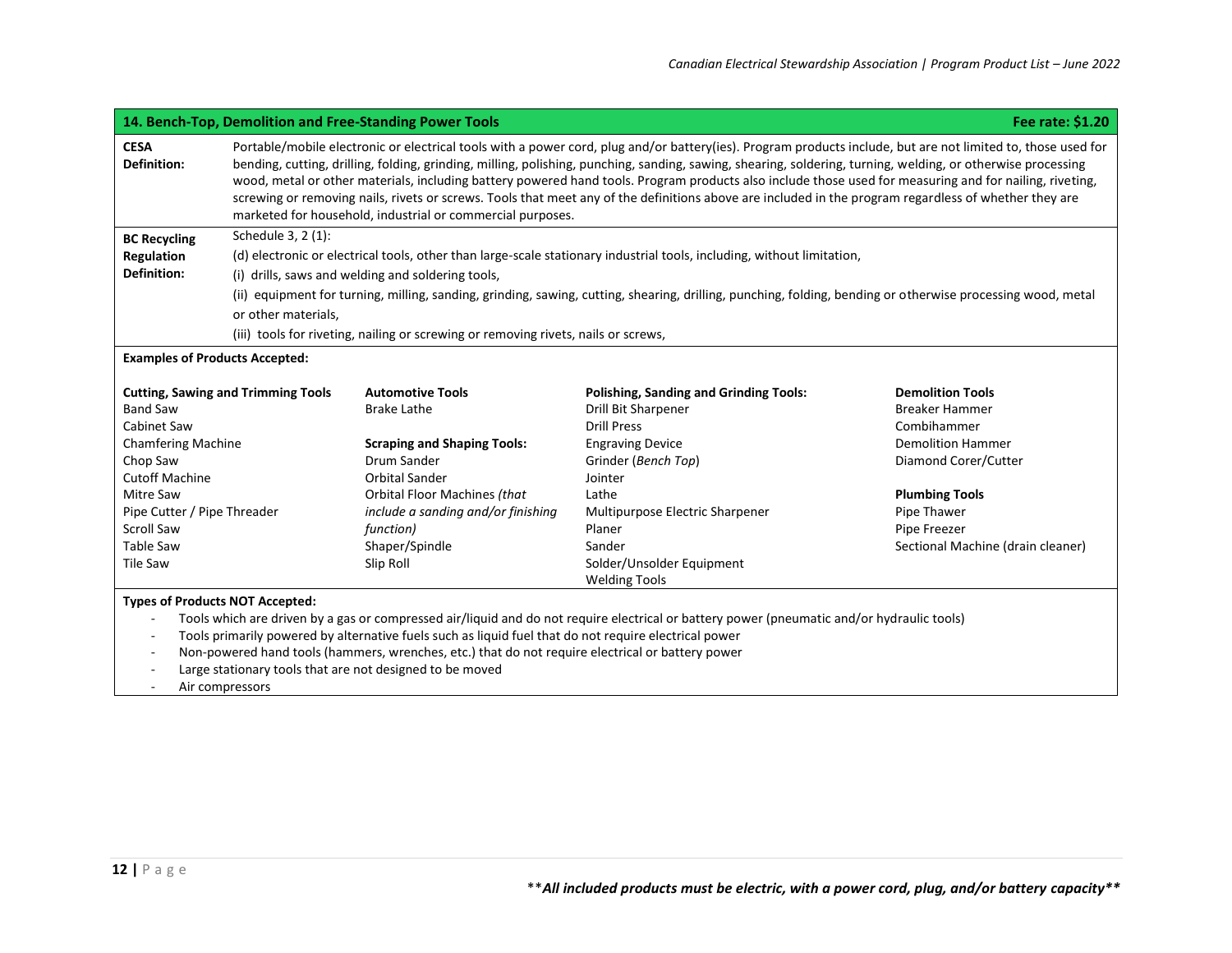| <b>15. Sewing/Textile Machines</b>                                                                                           |                                                                                                                                                                                                                                                  |  | Fee rate: \$2.75         |
|------------------------------------------------------------------------------------------------------------------------------|--------------------------------------------------------------------------------------------------------------------------------------------------------------------------------------------------------------------------------------------------|--|--------------------------|
| <b>CESA</b><br><b>Definition:</b>                                                                                            | Portable/mobile electronic or electrical appliances and machines with a power cord, plug and/or battery(ies) used for embroidering, knitting, sewing,<br>weaving or otherwise processing textiles.                                               |  |                          |
| <b>BC Recycling</b><br>Regulation<br><b>Definition:</b>                                                                      | Schedule 3, 2 (1):<br>(d) electronic or electrical tools, other than large-scale stationary industrial tools, including, without limitation,<br>(iv) sewing machines, knitting machines and other appliances for weaving or processing textiles, |  |                          |
| <b>Examples of Products Accepted:</b><br><b>Embroidery Machine</b><br><b>Knitting Machine</b><br><b>Overlock Machine</b>     | <b>Punching Machine</b><br><b>Quilting Machine</b>                                                                                                                                                                                               |  | Serger<br>Sewing Machine |
| <b>Types of Products NOT Accepted:</b><br>Machines not powered by conventional electricity or batteries (e.g. solar-powered) |                                                                                                                                                                                                                                                  |  |                          |

- Large stationary machines, used for any of the above purposes, which are not designed to be moved, including long arm quilting machines

| <b>16. Exercise Machines</b>                                                                                                                                     |                                                                                                                                                                                                                                                                                                                                                                                                                                                                                                                                                                                                                           | Fee rate: \$1.85                                                         |  |  |
|------------------------------------------------------------------------------------------------------------------------------------------------------------------|---------------------------------------------------------------------------------------------------------------------------------------------------------------------------------------------------------------------------------------------------------------------------------------------------------------------------------------------------------------------------------------------------------------------------------------------------------------------------------------------------------------------------------------------------------------------------------------------------------------------------|--------------------------------------------------------------------------|--|--|
| <b>CESA</b><br><b>Definition:</b>                                                                                                                                | Exercise machines that use any kind of power mechanism (plug, cord or battery) to power the product and/or to assist in adjusting the resistance<br>mechanism in the product, i.e. exercise machines with a primary purpose that requires electricity and/or battery power. Units that are purely mechanical<br>and do not require any kind of power assistance to adjust the product's resistance system should NOT be included. Units that require power ONLY to<br>display information that is not critical to the functioning of the product or adjustment of the product's resistance system should NOT be included. |                                                                          |  |  |
| <b>BC Recycling</b>                                                                                                                                              | Schedule 3, 2 (1):                                                                                                                                                                                                                                                                                                                                                                                                                                                                                                                                                                                                        |                                                                          |  |  |
| Regulation<br><b>Definition:</b>                                                                                                                                 | g)electronic or electrical biking, diving, running and rowing machines or computers and other sports equipment with electronic or electrical components;                                                                                                                                                                                                                                                                                                                                                                                                                                                                  |                                                                          |  |  |
| <b>Examples of Products Accepted:</b>                                                                                                                            |                                                                                                                                                                                                                                                                                                                                                                                                                                                                                                                                                                                                                           |                                                                          |  |  |
| <b>Cross Trainers</b>                                                                                                                                            | <b>Horse Riding Machines</b>                                                                                                                                                                                                                                                                                                                                                                                                                                                                                                                                                                                              | <b>Treadmills</b>                                                        |  |  |
| <b>Cycling Machines</b>                                                                                                                                          | Mini Cycling Machines                                                                                                                                                                                                                                                                                                                                                                                                                                                                                                                                                                                                     | <b>Vibration Machine</b>                                                 |  |  |
| <b>Elliptical Machines</b>                                                                                                                                       | Powered Yoga Balance Ball                                                                                                                                                                                                                                                                                                                                                                                                                                                                                                                                                                                                 | *please note abdominal toning belts are included in Category 17: Sports, |  |  |
|                                                                                                                                                                  | <b>Surfing Machines</b>                                                                                                                                                                                                                                                                                                                                                                                                                                                                                                                                                                                                   | Leisure, Arts, Crafts & Hobby Devices                                    |  |  |
| <b>Types of Products NOT Accepted:</b>                                                                                                                           |                                                                                                                                                                                                                                                                                                                                                                                                                                                                                                                                                                                                                           |                                                                          |  |  |
| Appliances not powered by conventional electricity or batteries (e.g. solar-powered, no electricity)                                                             |                                                                                                                                                                                                                                                                                                                                                                                                                                                                                                                                                                                                                           |                                                                          |  |  |
| Stepper / Stepmill Machines that are purely mechanical                                                                                                           |                                                                                                                                                                                                                                                                                                                                                                                                                                                                                                                                                                                                                           |                                                                          |  |  |
| Rowing Machines that are purely mechanical                                                                                                                       |                                                                                                                                                                                                                                                                                                                                                                                                                                                                                                                                                                                                                           |                                                                          |  |  |
| Products listed above that are designed for industrial or commercial purposes. (Products sold to industrial or commercial customers that have the same design as |                                                                                                                                                                                                                                                                                                                                                                                                                                                                                                                                                                                                                           |                                                                          |  |  |
|                                                                                                                                                                  | household products ARE included).                                                                                                                                                                                                                                                                                                                                                                                                                                                                                                                                                                                         |                                                                          |  |  |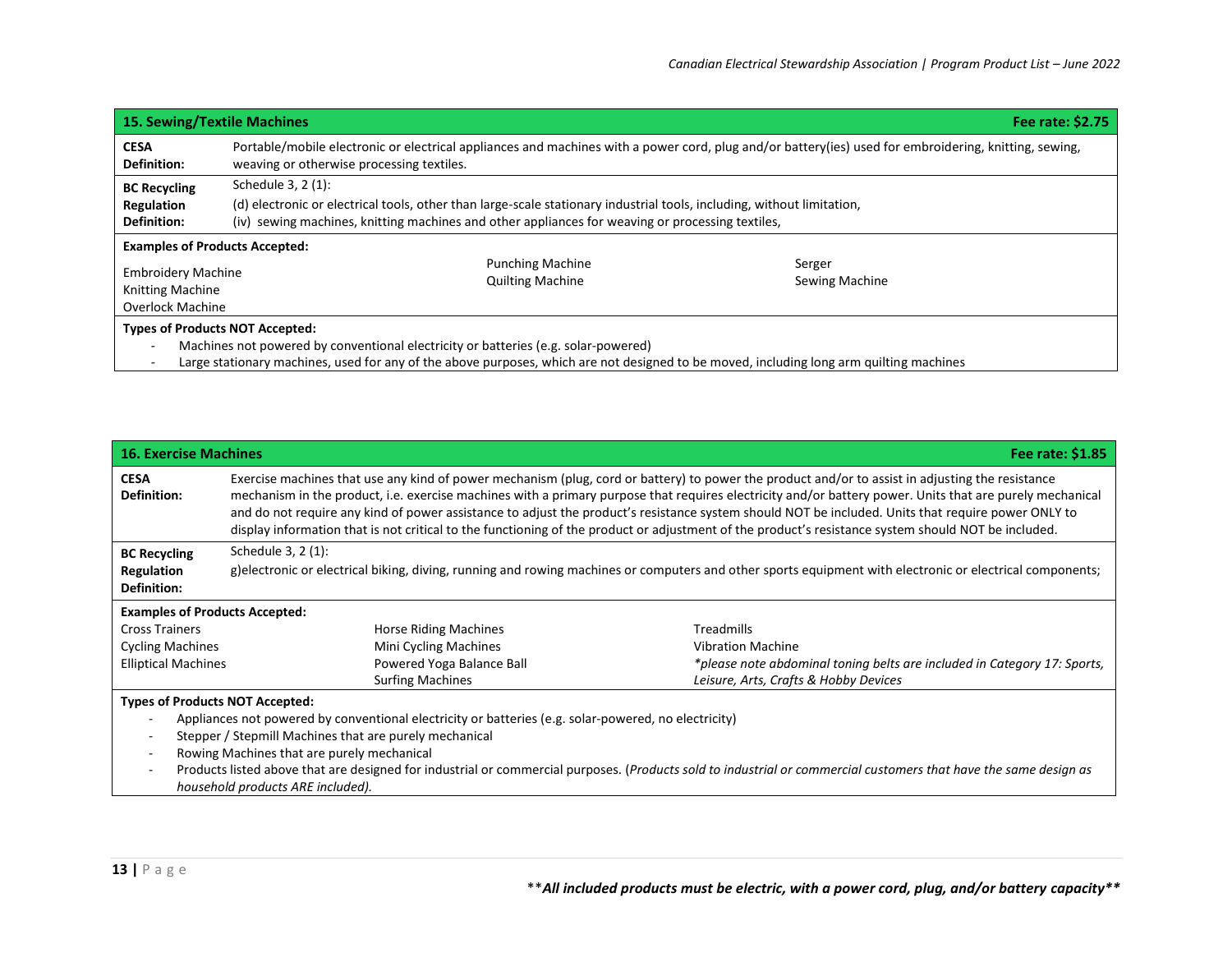## **17. Sports, Leisure, Arts, Crafts & Hobby Devices Fee rate: \$0.75**

**CESA Definition:** Portable/mobile electronic or electrical equipment or devices used primarily for sport and/or leisure with a power cord, plug or battery(ies) and a primary purpose that requires electricity and/or battery power. **BC Recycling Regulation Definition:** Schedule 3, 2 (1): (h) electronic or electrical devices for arts, hobbies and crafts;

#### **Examples of Products Accepted:**

#### **Fabric Material (including Leather) / Weaving / Yarn Related Tools:**

Bobbin Weaver / Winder Cutting Machine Needle Feltmaking Machine Rolling Felting Machine Leather Branding Tool Lighted Needle Threader Lighted Seam Ripper Quilt Pattern Maker Screen Printing Spin Dryer Tape Maker Tape Winder Tjanting Tool, Temp. Regulator Yarn Ball Winder Yarn Counter Battery Operated Scissors Battery Operated Seam Ripper Cordless Beam Reamer Battery Operated Bead Spinner **Camping and Indoor/Outdoor Equipment:** Bug Racket Zapper Electronic Ear Muffs *(hunting)* Inflator Insect Noise Repellent Device Insect Trap Mosquito Lantern Riflescope Sight (*w/ laser trigger*) Thermoelectric Coolers

#### **Paint/Airbrushing Tools & Equipment:**

Airbrush equipment (*e.g. for makeup, cake decorating, etc., except for tattoo equipment*) Paint Mixer (*hand-held*) Silk Painting Air Pen

#### **Scrapbooking, Button and Card Making:**

Circuit Machine Cutting & Embossing Machine Photo Album Machine Photo Sleeve Fuse Tool Badge/Button Machine Stencil Cutting Tools Sticker Maker Light Box

## **Entertainment:** Balloon Inflator Bubble Machine Cigarette Roller Dartboard Fog Machine Night Vision Goggles Rangefinder for Sport Speed/Velocity Radar Gun Snow Goggles *(with integrated camera,*

## **Carving / Cutting / Engraving / Mixing Related Products:**

Arbor (a.k.a. Mandrel) Carver Pen Sander Pottery Wheel Power Carver Rock Driller Rock Polisher / Tumbler Rotary Shears Woodburner Woodburner Pen

*video, fan, etc.)*

#### **Golf and Tennis and Fitness:**

Abdominal Toning Belts Baseball Swing Analyzer Golf Swing Analyzer Laser Caddie / Golf Rangefinder Pitching Machine Remote Control Golf Ball Smart Sensor Basketball Tennis Score Keeper *\*unless otherwise stated, exercise equipment is captured in category 16*

#### **Water Sports, Pool, Scuba Products:**

Scuba Mask (*with or without camera*) Oxygen Analyzers Pool Alarm System Scuba System Snorkel

## **Optics for Astronomy, Sport, Science and Education: Binoculars** Digital Microscope

Telescope

#### **Stationary Related Tools and Equipment:** UV Lamp Work Station w/ Magnifying Lens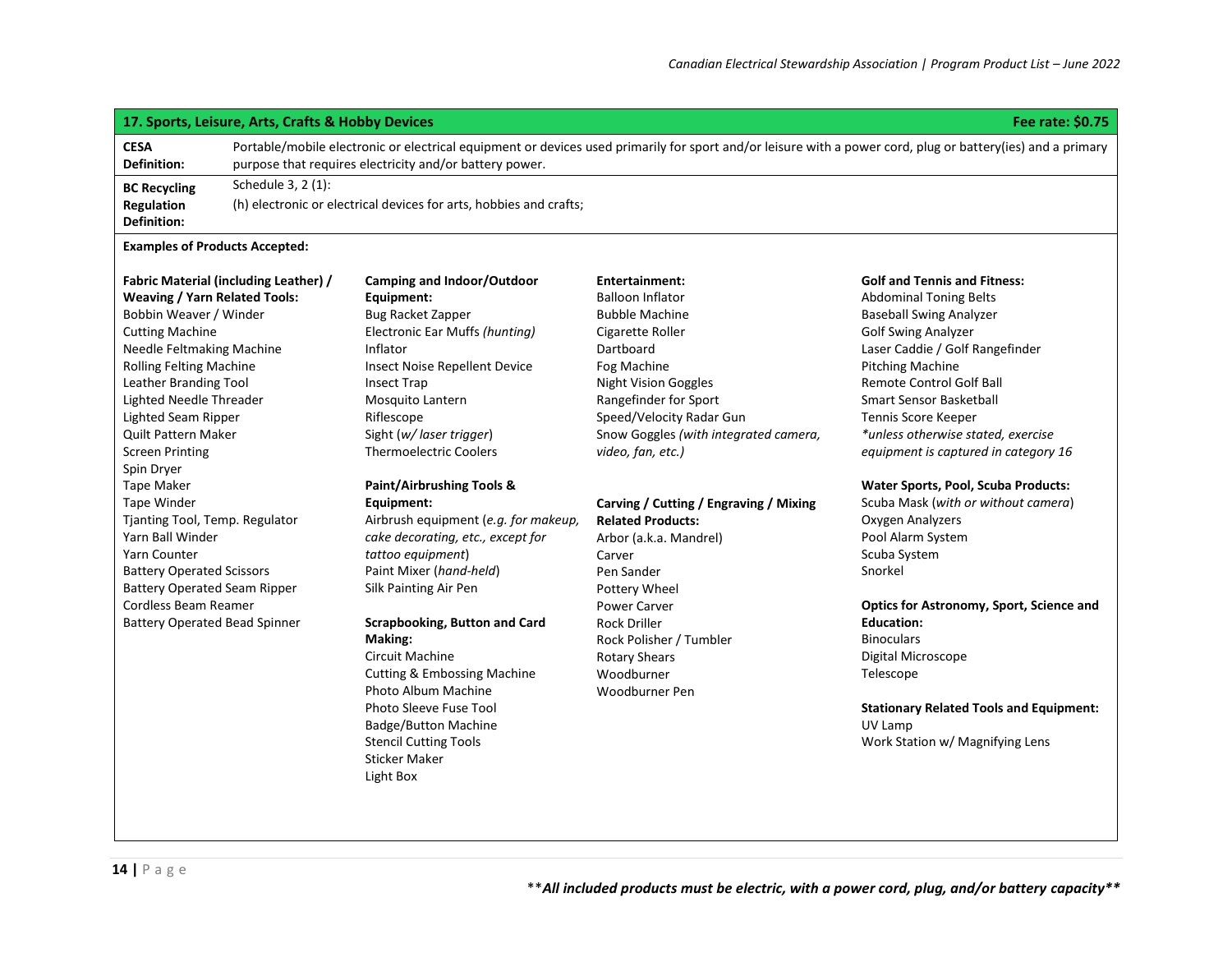## **Types of Products NOT Accepted:** - Appliances not powered by conventional electricity or batteries (e.g. solar-powered) - 4 wheelers / quads - Air gun - Air hockey tables - Airbrush – tattoo equipment - Any device with GPS capability - Aquarium-related devices (e.g. air pump, automated feeders, digital thermometer, filtration, heaters, UV sterilizer, water pump)

- Aromatherapy car diffusers
- Boating accessories (e.g. Bilge pumps and filers, boat spot light)
- Biometric products
- Inflated products (e.g. airbeds with built-in inflator pumps, bounce house trampoline, lawn holiday décor)

| 18. Designated Very Small Items [previously Part 1 & 2 Designated Very Small Items categories] |                                                                                                                                                                                                                                                                                                                                                                                                                                                                                                   |                                                                                     | Fee rate: \$0.20 |
|------------------------------------------------------------------------------------------------|---------------------------------------------------------------------------------------------------------------------------------------------------------------------------------------------------------------------------------------------------------------------------------------------------------------------------------------------------------------------------------------------------------------------------------------------------------------------------------------------------|-------------------------------------------------------------------------------------|------------------|
| <b>CESA Definition:</b>                                                                        | Only these items listed below have been approved by the CESA program as Designated Very Small items. No other exceptions can be made<br>unless approved by CESA. The following items have an average weight that is significantly lower (less than 250 grams) than the products<br>included in CESA's other categories. Therefore, applicable fees reflect the smaller nature of these items. Though they are exempt from their<br>natural categories, they are not exempt from the CESA program. |                                                                                     |                  |
| <b>Accepted Products:</b>                                                                      |                                                                                                                                                                                                                                                                                                                                                                                                                                                                                                   |                                                                                     |                  |
| Air Fresheners / Scent Diffusers                                                               |                                                                                                                                                                                                                                                                                                                                                                                                                                                                                                   | <b>Test &amp; Measurement Tools</b>                                                 |                  |
|                                                                                                | Mug Warmers (designed to fit under a mug to keep beverages warm)                                                                                                                                                                                                                                                                                                                                                                                                                                  | Electric Meters (voltage testers, circuit testers, humidity testers, etc.)          |                  |
| <b>Handheld Frothers</b>                                                                       |                                                                                                                                                                                                                                                                                                                                                                                                                                                                                                   | <b>Measuring Tape</b>                                                               |                  |
| <b>Small Scales</b>                                                                            |                                                                                                                                                                                                                                                                                                                                                                                                                                                                                                   | Stud Finder                                                                         |                  |
| Mini Massagers                                                                                 |                                                                                                                                                                                                                                                                                                                                                                                                                                                                                                   | Temperature Gauge (digital, laser)                                                  |                  |
| Mini Table Vacuums                                                                             |                                                                                                                                                                                                                                                                                                                                                                                                                                                                                                   | Tire Gauge (digital)                                                                |                  |
| Personal Fans                                                                                  |                                                                                                                                                                                                                                                                                                                                                                                                                                                                                                   |                                                                                     |                  |
| Lint Removers / Clothing Shavers                                                               |                                                                                                                                                                                                                                                                                                                                                                                                                                                                                                   | Sports, Leisure, Arts, Crafts & Hobbies                                             |                  |
| Toothbrushes (using primary cell batteries)                                                    |                                                                                                                                                                                                                                                                                                                                                                                                                                                                                                   | Bicycle / Fitness Computer without GPS capability (portable and not sold integrated |                  |
|                                                                                                | Razors (using primary cell batteries, OR weighing less than 250 g)                                                                                                                                                                                                                                                                                                                                                                                                                                | into exercise equipment)                                                            |                  |
| <b>LED Spinner</b>                                                                             |                                                                                                                                                                                                                                                                                                                                                                                                                                                                                                   | Bicycle Speedometer (portable and not sold integrated into exercise equipment)      |                  |
|                                                                                                |                                                                                                                                                                                                                                                                                                                                                                                                                                                                                                   | <b>Engraving Pen</b>                                                                |                  |
| <b>Hand-Held Power Tools</b>                                                                   |                                                                                                                                                                                                                                                                                                                                                                                                                                                                                                   | Lighted Magnifier                                                                   |                  |
| Glue Gun                                                                                       |                                                                                                                                                                                                                                                                                                                                                                                                                                                                                                   | Soldering Iron for crafts                                                           |                  |
| Soldering Irons                                                                                |                                                                                                                                                                                                                                                                                                                                                                                                                                                                                                   | Glue Gun                                                                            |                  |
| Lightbulb Tester / Repairer                                                                    |                                                                                                                                                                                                                                                                                                                                                                                                                                                                                                   |                                                                                     |                  |
|                                                                                                |                                                                                                                                                                                                                                                                                                                                                                                                                                                                                                   |                                                                                     |                  |

\*\**All included products must be electric, with a power cord, plug, and/or battery capacity\*\**